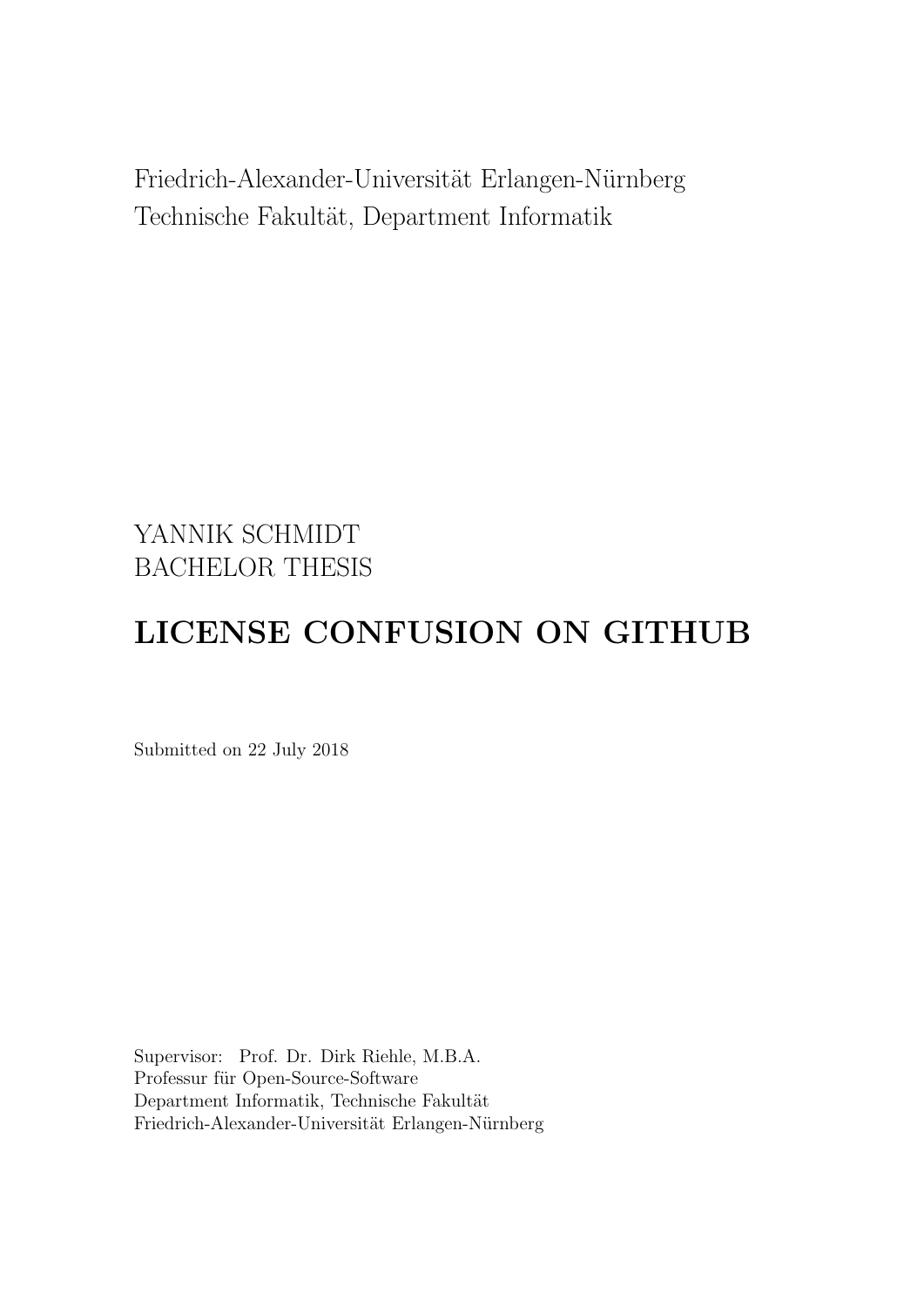# Versicherung

Ich versichere, dass ich die Arbeit ohne fremde Hilfe und ohne Benutzung anderer als der angegebenen Quellen angefertigt habe und dass die Arbeit in gleicher oder ähnlicher Form noch keiner anderen Prüfungsbehörde vorgelegen hat und von dieser als Teil einer Prüfungsleistung angenommen wurde. Alle Ausführungen, die wörtlich oder sinngemäß übernommen wurden, sind als solche gekennzeichnet.

Erlangen, 22 July 2018

# License

This work is licensed under the Creative Commons Attribution 4.0 International license (CC BY 4.0), see<https://creativecommons.org/licenses/by/4.0/>

Erlangen, 22 July 2018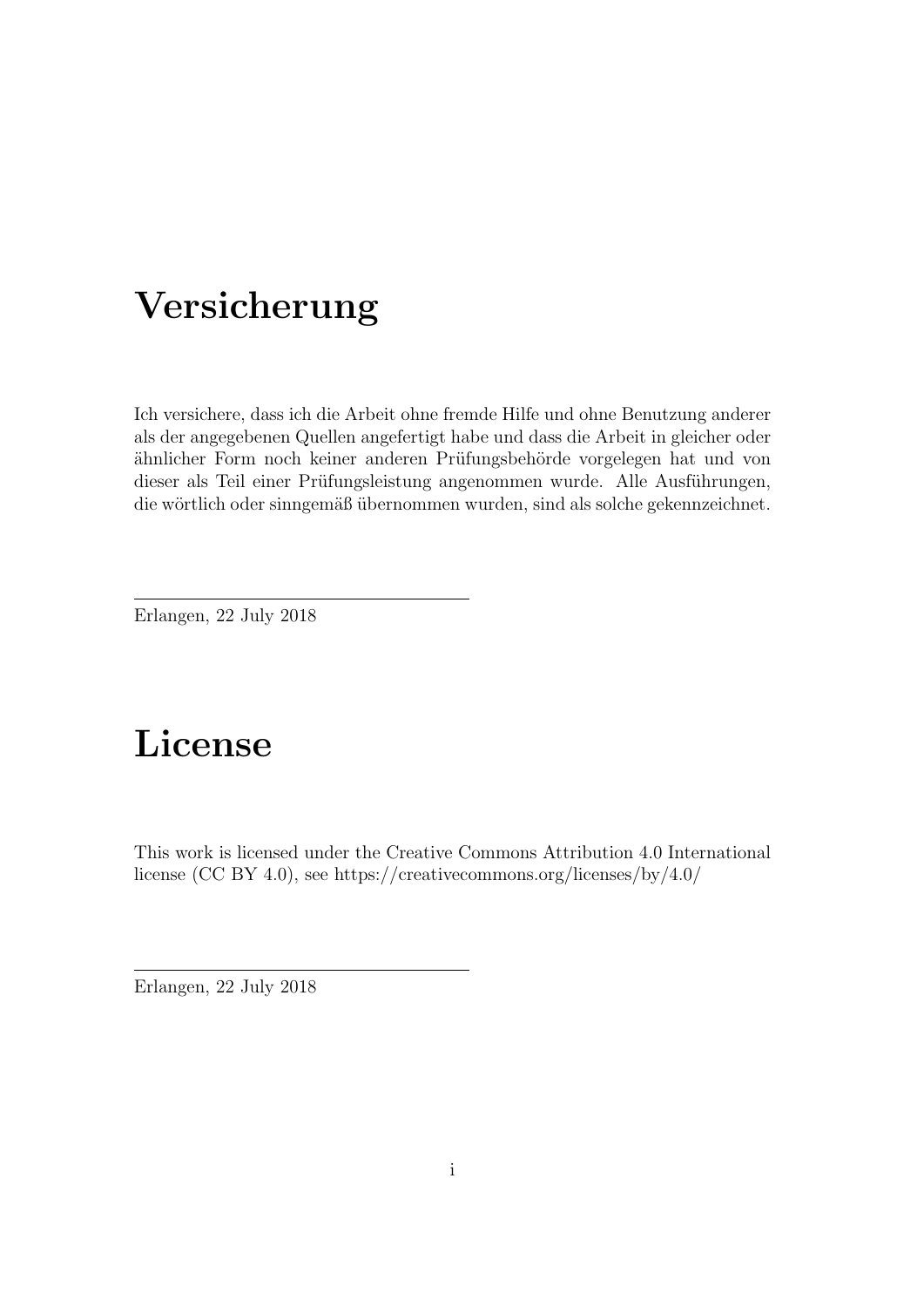# Abstract

Today software ecosystems heavily rely on the re-usage of and object level linking to existing code. Allowance for this is given by a wide variety of software licenses. Due to conflicting restrictions imposed by those licenses, some of them cannot be used together in the same project.

This work approximates the amount of such license conflicts in the four big programming language ecosystems, Python, C++, Java and JavaScript, within the code sharing platform GitHub, using information from previous studies about code duplication on the platform.

In order to accomplish this, we offer an analysis of the compatibility of open source software licenses, as well as different methods of obtaining the necessary data set. We furthermore adapt, extend and evaluate existing license and text recognition methods to automatically recognize licenses in a highly scaleable fashion.

We find the amount of projects to be affected by license conflicts to be between 0.1 and 2.8 percentage. However the difference in numbers between the language ecosystem and the nature of the analysis method which was used in the previous study that produced the data we base our study on, indicates that the number of conflicts is actually much higher.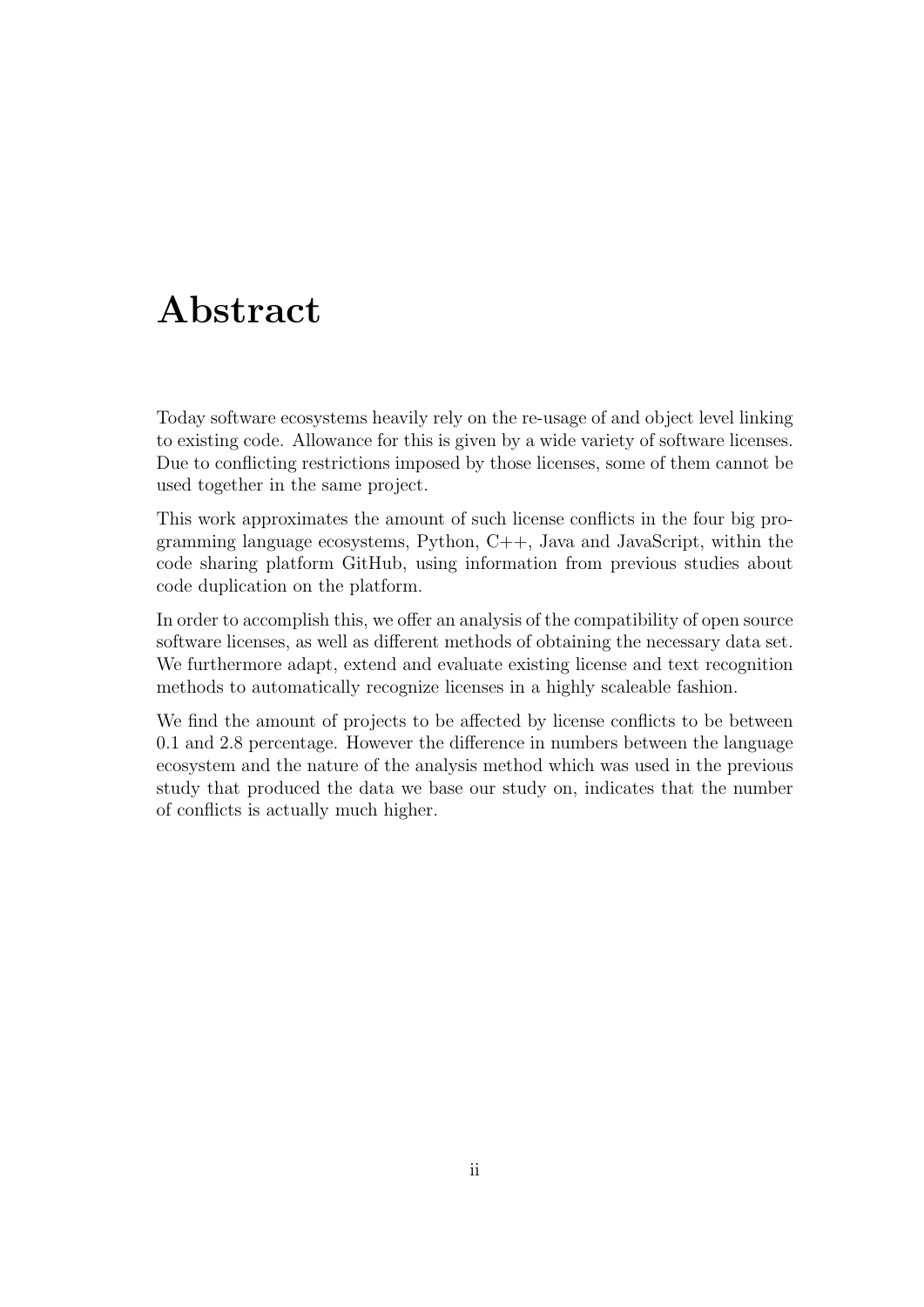# **Contents**

| $\mathbf 1$    |     | Introduction                                                                      | $\mathbf{1}$   |
|----------------|-----|-----------------------------------------------------------------------------------|----------------|
|                | 1.1 |                                                                                   | $\mathbf{1}$   |
|                | 1.2 |                                                                                   | $\overline{2}$ |
|                | 1.3 |                                                                                   | 3              |
|                |     | 1.3.1                                                                             | 3              |
|                |     | 1.3.2                                                                             | 3              |
|                |     | 1.3.3                                                                             | 3              |
|                | 1.4 |                                                                                   | $\overline{5}$ |
|                | 1.5 |                                                                                   | 6              |
|                | 1.6 |                                                                                   | $\overline{7}$ |
|                |     | 1.6.1                                                                             | $\overline{7}$ |
|                |     | 1.6.2                                                                             | $\overline{7}$ |
|                |     | 1.6.3                                                                             | $\overline{7}$ |
|                |     | 1.6.4<br>Detection certainty $\dots \dots \dots \dots \dots \dots \dots \dots$    | $\overline{7}$ |
| $\overline{2}$ |     | Research                                                                          | 8              |
|                | 2.1 |                                                                                   | 8              |
|                | 2.2 | Outline of the pipeline $\dots \dots \dots \dots \dots \dots \dots \dots \dots$   | 9              |
|                | 2.3 | Data acquisition $\ldots \ldots \ldots \ldots \ldots \ldots \ldots \ldots \ldots$ | 11             |
|                |     | 2.3.1                                                                             | 11             |
|                |     | 2.3.2                                                                             | 11             |
|                |     | 2.3.3                                                                             | 12             |
|                |     | 2.3.4                                                                             | 12             |
|                |     | 2.3.5                                                                             | 13             |
|                | 2.4 |                                                                                   | 14             |
|                |     | Character or word distance<br>2.4.1                                               | 14             |
|                |     | 2.4.2<br>Locality sensitive hashing $\dots \dots \dots \dots \dots \dots \dots$   | 15             |
|                |     | 2.4.3                                                                             | 15             |
|                |     | 2.4.4<br>Unique subsequences with normal hashing $\ldots \ldots \ldots$           | 15             |
|                |     | Unique subsequences with LSH and normal hashing $\ldots$ .<br>2.4.5               | 16             |
|                |     |                                                                                   |                |
|                |     | 2.4.6                                                                             | 16             |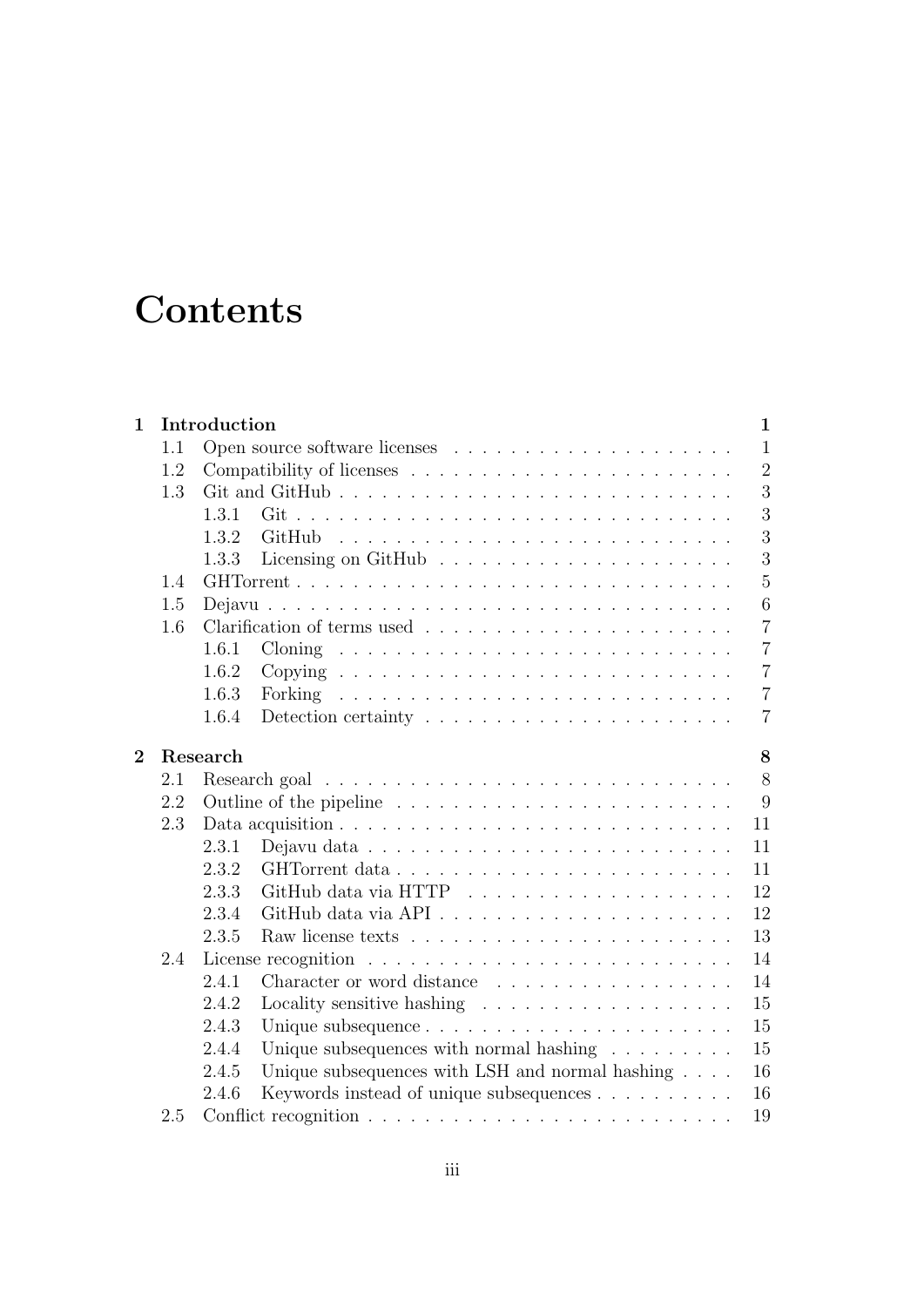|            | 2.5.1      | Compatibility of analyzed licenses                                    | 19 |
|------------|------------|-----------------------------------------------------------------------|----|
|            | 2.5.2      |                                                                       | 19 |
|            | 2.5.3      | Overview of analyzed licenses                                         | 20 |
| 2.6        |            |                                                                       | 22 |
|            | 2.6.1      | Detection and recognition rate $\ldots \ldots \ldots \ldots \ldots$   | 22 |
|            | 2.6.2      |                                                                       | 23 |
|            | 2.6.3      | Correlation of copies and conflicts                                   | 23 |
|            | 2.6.4      |                                                                       | 26 |
|            | 2.6.5      |                                                                       | 29 |
| 2.7        |            |                                                                       | 30 |
|            | 2.7.1      | Impact on the individual project                                      | 30 |
|            | 2.7.2      |                                                                       | 30 |
|            | 2.7.3      | Threats to validity $\dots \dots \dots \dots \dots \dots \dots \dots$ | 31 |
| 2.8        |            |                                                                       | 34 |
|            | 2.8.1      | Running the pipeline on the entire Dejavu data set                    | 34 |
|            | 2.8.2      |                                                                       | 34 |
|            | 2.8.3      | Cross referencing other data                                          | 35 |
|            | 2.8.4      |                                                                       | 35 |
| 2.9        |            |                                                                       | 36 |
| Appendices |            |                                                                       | 37 |
|            | Appendix A |                                                                       | 37 |
|            | A.1        |                                                                       | 37 |
|            | A.2        |                                                                       | 37 |
|            | A.3        | Other                                                                 | 37 |
| References |            |                                                                       | 38 |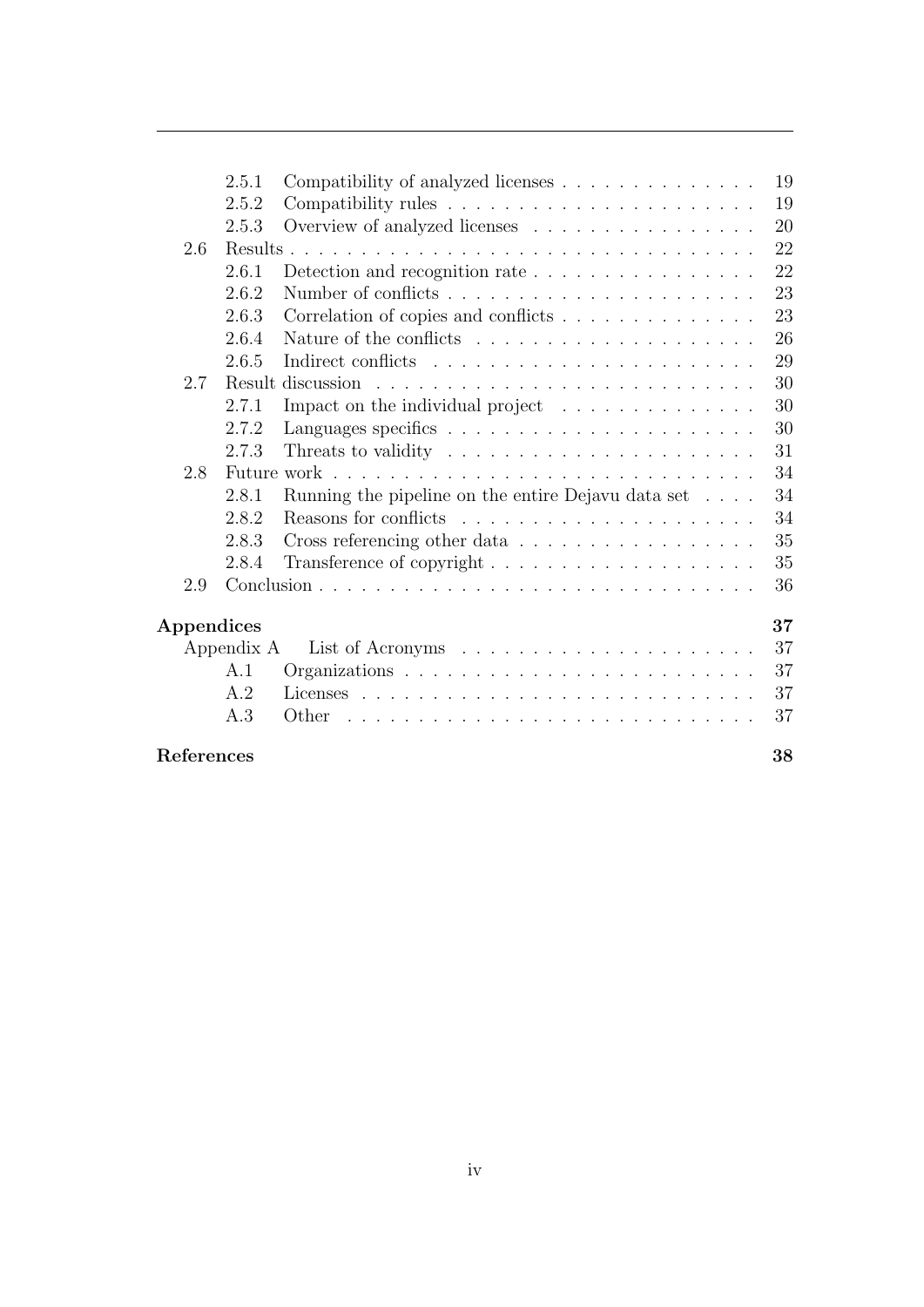# <span id="page-5-0"></span>1 Introduction

### <span id="page-5-1"></span>1.1 Open source software licenses

In most countries, if you create source code or any sufficiently complex work, such work belongs to you and others may only use it given certain exceptions like, for example, fair use. In order to then allow other people to use your code more freely, you may license it to somebody. Most commonly in the case of open source software a project will contain a license file, effectively licensing it to everybody that acquires a copy. After that the code can be used, as long as all requirements of such a license are met. A common example of such a requirement is the inclusion of the license in any distributions containing the original work.

There is a wide variety of open source licenses in existence, however they roughly fall into two categories or rather a spectrum between two categories: permissive and copyleft. Permissive licenses aim to give users and developers the most freedom possible, having almost no restrictions. Copyleft licenses are designed to protect the source code from propertization, requiring that all derivative work of a given source must be licensed under the same license.

In addition to this, open source licenses may impose additional restrictions. Most notably they may forbid the usage of the projects name for advertisement<sup>[1](#page-5-3)</sup>, have certain patent regulations<sup>[2](#page-5-4)</sup>, or enforce the availability of the source code, even if you only interact with an application via a network in case the of the GNU Affero General Public License (AGPL)

Many licenses do not allow re-licensing source code under another license or the removal of the license or copyright notice. If one copies a work and then distributes it without thus license he is infringing copyright. Because of those restrictions, not all licenses can be used within one project.

<span id="page-5-3"></span><span id="page-5-2"></span><sup>&</sup>lt;sup>1</sup>i.e. BSD 4-clause

<span id="page-5-4"></span><sup>2</sup> i.e. Mozilla Public License (MPL)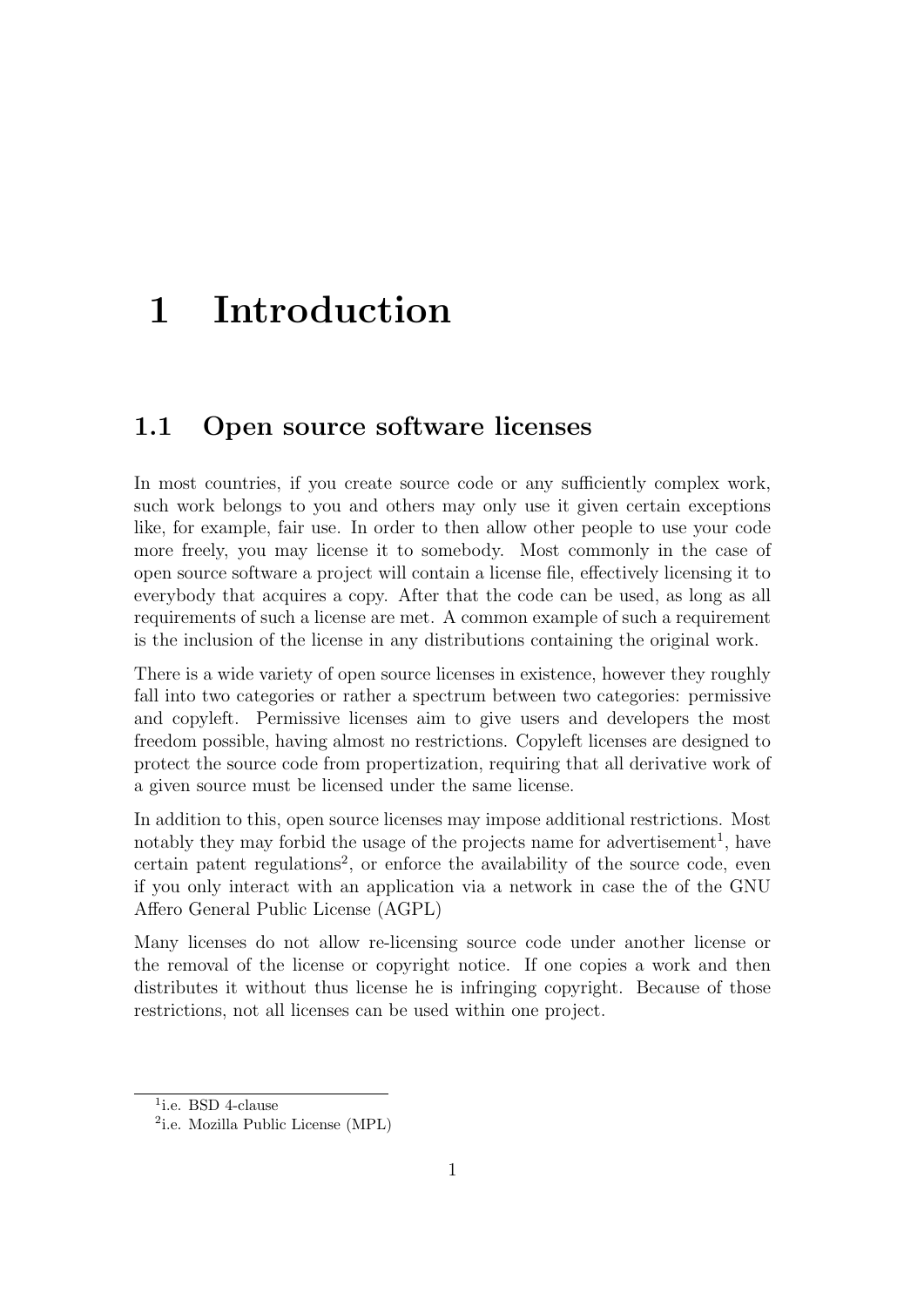## 1.2 Compatibility of licenses

License A is called compatible to license B, if a project that uses an A-licensed work may be licensed under license B. The converse can be true, but is not implied. For example a GNU General Public License (GPL) licensed work may contain MIT[3](#page-6-1) licensed work but not vice versa. Compatibility is not the same as relicenseability, meaning one still has to follow restrictions like including copyright notices and license text on certain files. Also "contain" and "use" can have different meanings depending on the license. For example the GNU Lesser General Public License (LGPL) will allow you to link to code licensed under its terms at object level as a library, without its copyleft aspect applying, while the GPL will not. This means that as long as a MIT licensed project only links to a LGPL library at object level, it may indeed still be licensed under the MIT license, despite the LGPL technically being a copyleft license.

<span id="page-6-0"></span>Up to now, there does not exist a single big database of licenses compatibility. The Linux Foundation has a project called the "Software Package Data Exchange"<sup>[4](#page-6-2)</sup> (SPDX) which lists a wide variety of licenses and the Free Software Foundation (FSF) lists many commonly used open source licenses and comments on their compatibility towards the GPL.[5](#page-6-3),[6](#page-6-4)

<span id="page-6-1"></span><sup>3</sup>a very permissive license

<span id="page-6-2"></span> $4$ https://spdx.org/

<span id="page-6-3"></span><sup>5</sup>https://www.gnu.org/licenses/license-list.en.html

<span id="page-6-4"></span> $^{6}$ all websites listed in this work were last accessed/rechecked on 07.22.2018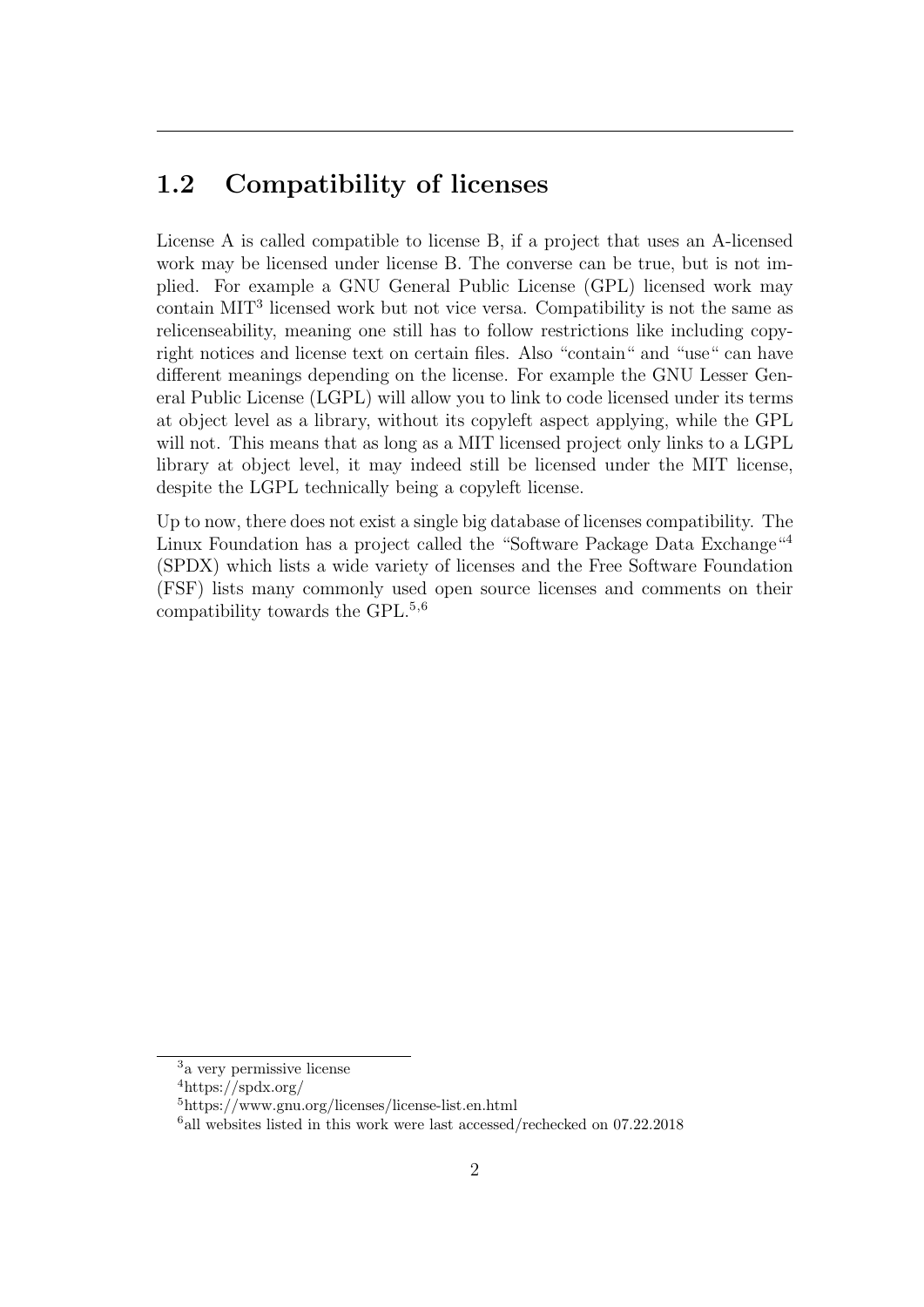### 1.3 Git and GitHub

### <span id="page-7-0"></span>1.3.1 Git

<span id="page-7-1"></span>Git is a distributed version control software (VCS) introduced in  $2005<sup>7</sup>$  $2005<sup>7</sup>$  $2005<sup>7</sup>$  that is commonly used in the open source community.

### 1.3.2 GitHub

GitHub is a large code sharing platform. It enables developers, among other things, to version control and distribute their software. Code on GitHub is organized in repositories. A repository is a single git version controlled collection of any number of, usually thematically connected, files. With 31 million public repositories<sup>[8](#page-7-4)</sup>, it is likely the biggest data set of publicly accessible source code in existence. There is a payed service on GitHub which allows developers, to keep their work private. In this work we will only look at the the public code.

GitHub offers an API via to query certain meta-information about available projects. However, as of July 2018, this API imposes a rate limit of 5000 request per hour for non-paying users<sup>[9](#page-7-5)</sup>, making it tedious to query large amounts of data.

Files themselves can be obtained through the git protocol itself, by downloading it as separate files or by downloading an entire project as a compressed archive. GitHub states on its site that it allows using the site for research purposes under certain conditions that are described in section 5, "Scraping", in the terms of service. There appears to be some sort of rate limit concerning HTTP-request. Request will routinely fail with code 429, "Too many requests". The exact value or the inner working of this rate limit remains unclear. While sometimes requests were failing every few seconds, there were also entire days without a single failure even though requests/second were very constant.

### <span id="page-7-2"></span>1.3.3 Licensing on GitHub

It's important to understand, that GitHub doesn't force developers to license their Code under an open source license. Uploading your Code to GitHub, requires you to accept the GitHub terms of service which in turn means, that you effectively licensed your Code under a license that allows people to a) fork it b) read it.

<span id="page-7-3"></span><sup>7</sup>https://git-scm.com/

<span id="page-7-4"></span><sup>&</sup>lt;sup>8</sup>July 2018, according to https://github.com/search?q=is:public

<span id="page-7-5"></span><sup>9</sup>https://help.github.com/articles/github-terms-of-service/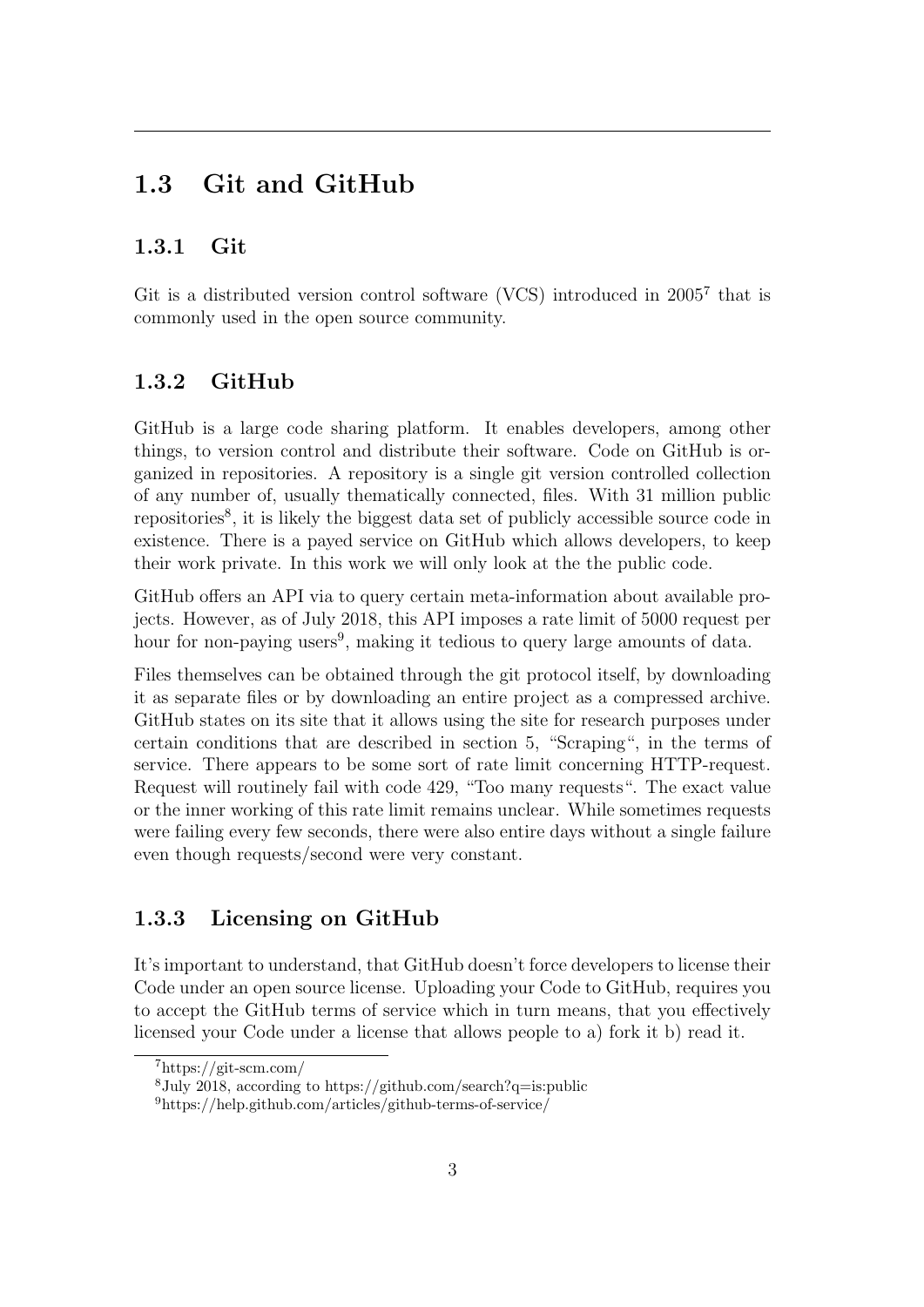<span id="page-8-0"></span>You are encouraged by a message in the web interface to choose an open source license and if such a license is chosen, GitHub will display it above the project and also make this information available through the API.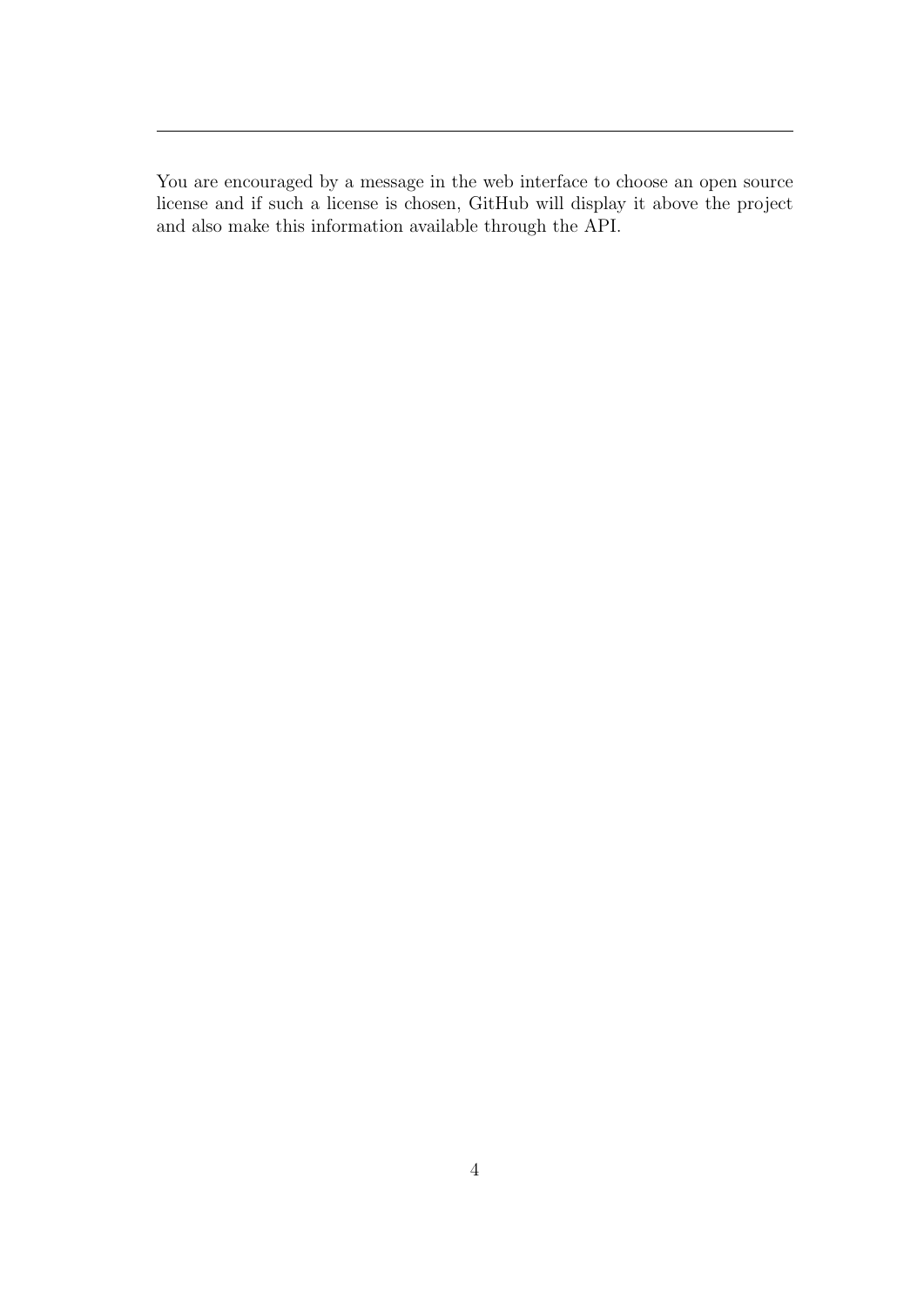## 1.4 GHTorrent

The "GHTorrent data set and tool suite" (Gousios, [2013\)](#page-42-1), in essence, is an effort to circumvent the rate limit of the GitHub-API by mirroring all information into a querieable database. Normally every user can do 5000 requests per hour, based on tokens that can be created within the web interface. This means researchers can, while technically against the GitHub terms of service<sup>[10](#page-9-1)</sup>, share their authentification tokens with GHTorrent. This enables them to pull significantly more existing information from the GitHub API than a single researcher could. Not all API information are mirrored yet and unfortunately the license information field is among those missing.

The GHTorrent website itself states that their data set may contain errors.<sup>[11](#page-9-2)</sup> Most notable are duplicated projects, but given the changing nature of GitHub in general we have to expect outdated data and consider, that, due to the size of the data set, erroneous data might go unnoticed.

The GHTorrent project offers its data through a MongoDB, a no-SQL database, by means of an SSH based connection, for which they have to accept your key. According to their own statement, their acceptance process should take one week, however in our case it took over one month. After the key was accepted, their database wasn't accessible for another month.

While the project does offer a complete dump of the MongoDB by means of an incremental backup, running a database of such size would require excessive hardware which is not at our disposal. Given this dependency on external infrastructure we have sought to minimize our reliance on the GHTorrent project, as it appeared hugely unreliable in it's availability during our work.

The MongoDB is only indexed by certain fields, meaning it can only be selectively queried by those fields. Luckily, we will only have to query based on the project name, id and owner, which all happen to be indexed fields, or query all projects or entries in a specific table which we can achieve by simply using an iterator over all existing projects.

Making small queries will make the overall querying slower, but GHTorrent is inconsistent and quite unforeseeable in its response times (likely dependent on the amount of people using their server at a given time) and they impose a 1000ms limit for any query to finish which does not allow for complex or big queries. There exists a MySQL-Database with additional index structures, but due to the described nature of our queries we will not need to use it.

<span id="page-9-1"></span><span id="page-9-0"></span><sup>10</sup>https://help.github.com/articles/github-terms-of-service/

<span id="page-9-2"></span> $11$ http://ghtorrent.org/faq.html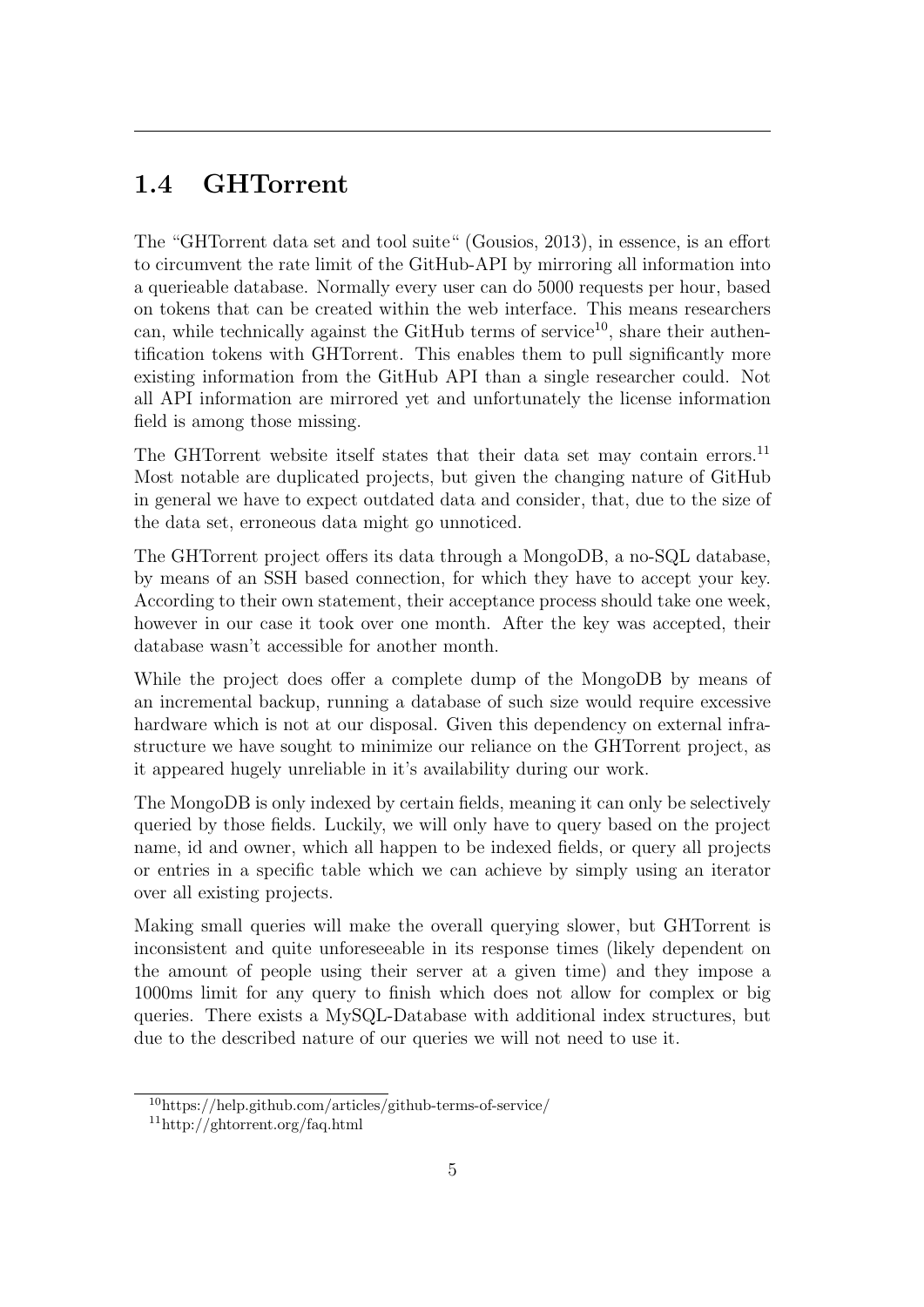# 1.5 Dejavu

<span id="page-10-0"></span>The Dejavu project (Lopes et al., [2017\)](#page-42-2) analyzed source-code on GitHub to find non-forked<sup>[12](#page-10-1)</sup> duplicates. It found that between 9 and 31 percentage<sup>[13](#page-10-2)</sup> of projects are more than 80% similar. It was further discovered that most of these duplicates are either automatically generated code, examples, or, especially in the case of JavaScript, libraries copied into projects. The study utilized the source code focused clone detector tool "SourcerCC" (Sajnani, Saini, Svajlenko, Roy & Lopes, [2015\)](#page-42-3).

<span id="page-10-1"></span><sup>&</sup>lt;sup>12</sup> for an explanation of "forking" see section [1.6.3](#page-11-2)

<span id="page-10-2"></span> $139\%$  of all Java projects,  $16\%$  for C++,  $11\%$  for Python and  $31\%$  for JavaScript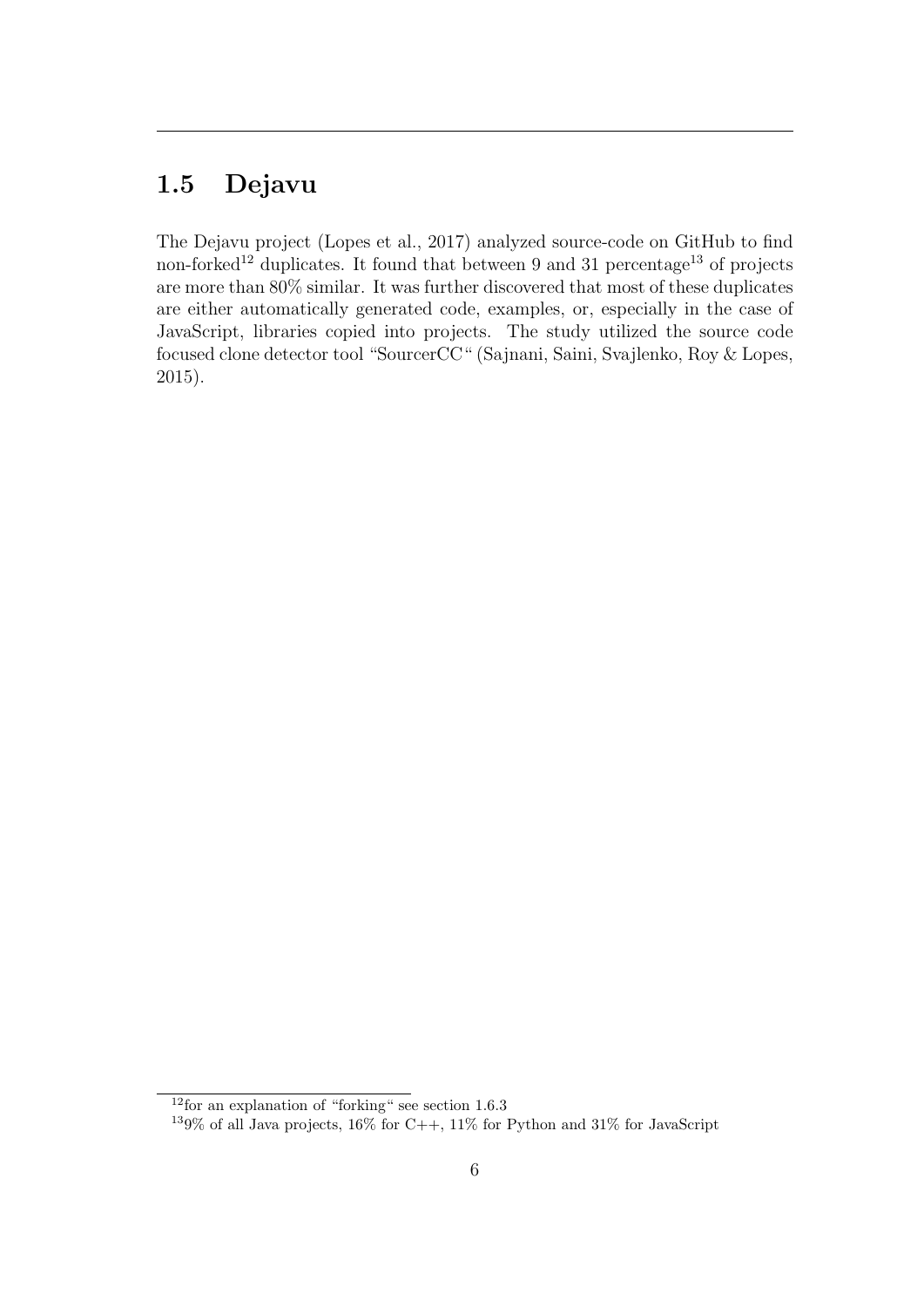# 1.6 Clarification of terms used

### <span id="page-11-0"></span>1.6.1 Cloning

To "clone" a project, means to copy it with it's complete history of changes. This is the primary mechanism by which one may copy projects maintained with git in general. The Dejavu project uses the word "cloning" describing what we will call "copying". Cloning has a very specific meaning in the context of git and we believe their usage of the word is misleading.

### <span id="page-11-1"></span>1.6.2 Copying

We will use the word "copying" from now on to describe code that was duplicated by any other means, for example by downloading single files or even cloning the projects to another device and then re-uploading it. Both lead to GitHub tracking such files or projects as individual and unrelated. These kinds of copies, are the ones Dejavu analyzed.

### <span id="page-11-2"></span>1.6.3 Forking

Forking, though sometimes used synonymously with cloning, in this work, will refer specifically to the process of cloning a project within GitHub using the GitHub API or webinterface. In such a case, GitHub has a direct way of knowing if a give project originated from another one.

### <span id="page-11-3"></span>1.6.4 Detection certainty

With classification in general it is common, to not only let an algorithm return a result, but also a certainty factor on that result. A higher abstraction level can then decide if it shall propagate such information or simply discard information under a certain threshold. This is not to be confused with the "relation" field in the Dejavu result data. This field describes the similarity between two files, or project repositories and is therefore an absolute statement about this similarity and not a certainty value, though we will use it in a similar fashion to discard projects that aren't similar enough.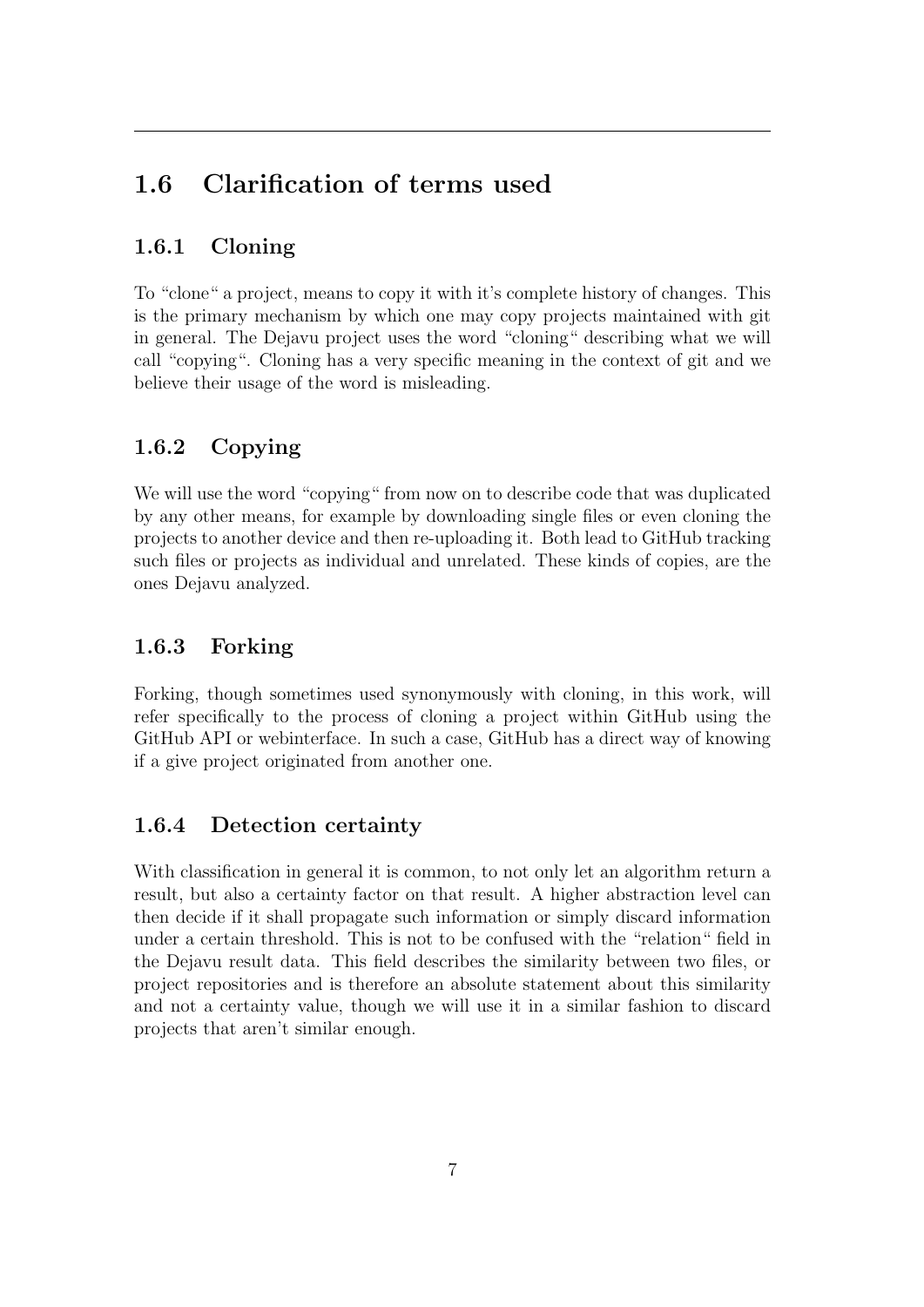# <span id="page-12-0"></span>2 Research

## <span id="page-12-1"></span>2.1 Research goal

We want to find out how prevalent license conflicts are in the open source ecosystems of the four widely used languages Python, C++, Java and JavaScript and of what kind they are. For this we must create a highly efficient pipeline that can parse huge amounts of data in an acceptable amount of time.

This problem consist of three smaller problems, which all have to be solved:

- acquirement of the data
- recognition of the licenses
- <span id="page-12-2"></span>• comparison of the licenses of cloned or copied projects to find conflicts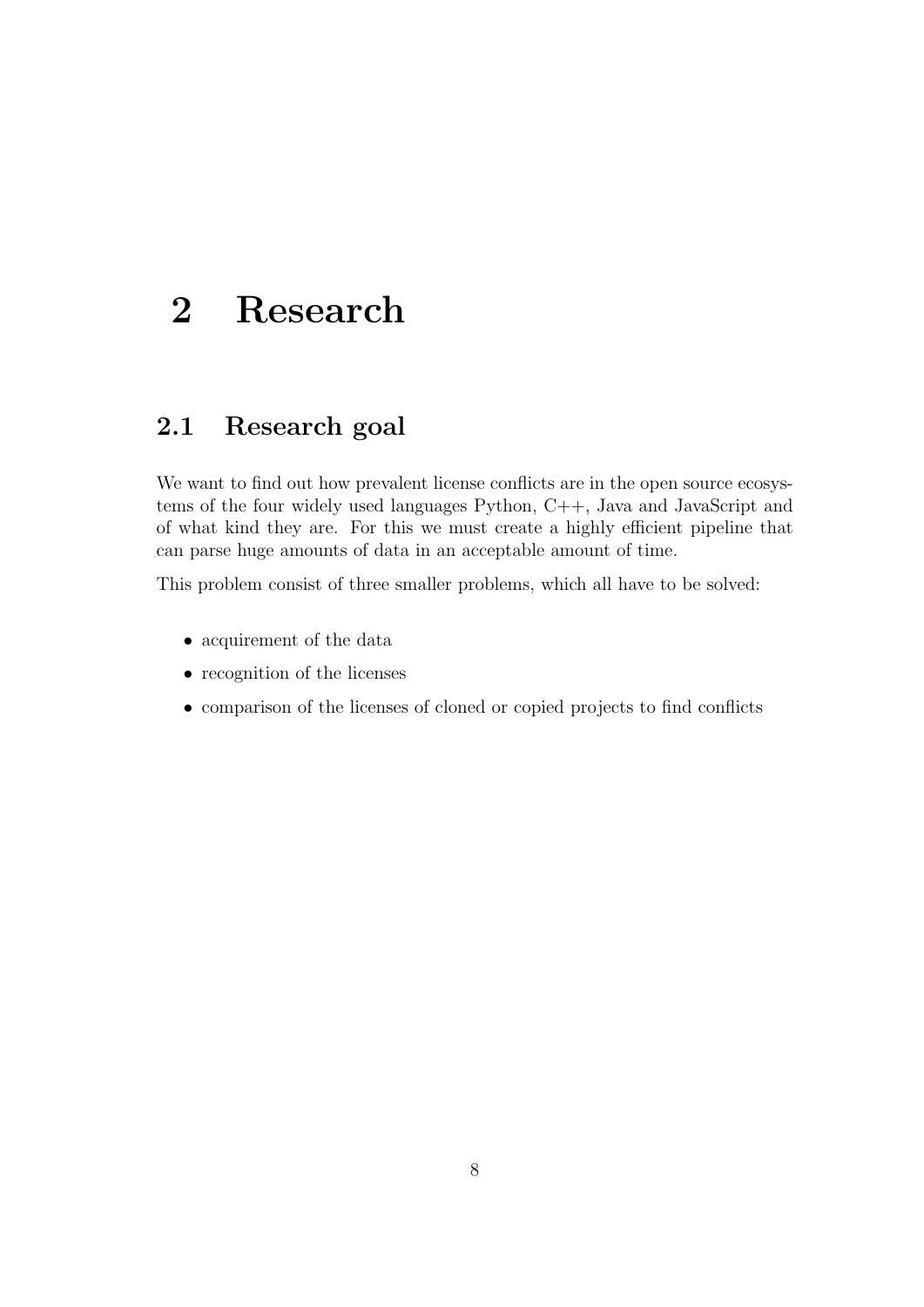## 2.2 Outline of the pipeline

The analysis pipeline we use has six stages in total. The main stages are:

Stage 1 - data collection Stage 2 - license recognition Stage 5 - conflict analysis

with three additional stages called:

Stage 3 - alias generation Stage 4 - alias application Stage 6 - plotting

The generation and usage of so called "aliases" is designed to evaluate differently (possibly already existing) detection implementations that produce different formatted outputs or map similar licenses onto one (for example aliasing "GPL version 3 or any later version" and "GPL version 2 or any later version" to "GPLv3"). This step is not strictly necessary, but it detaches the output of stage two from the workings of stage five. Plotting can automatically generate graphs based on the output of various stages using pandas<sup>[1](#page-13-1)</sup> and gnuplot<sup>[2](#page-13-2)</sup>. None of these second set of "convenience" stages will be discussed any further.

<span id="page-13-0"></span>Figure [2.1](#page-14-0) illustrates the pipeline and the information and values certain stages are able to consume and output.

<span id="page-13-1"></span><sup>&</sup>lt;sup>1</sup>a Python library

<span id="page-13-2"></span><sup>2</sup>a standard Linux plotting tool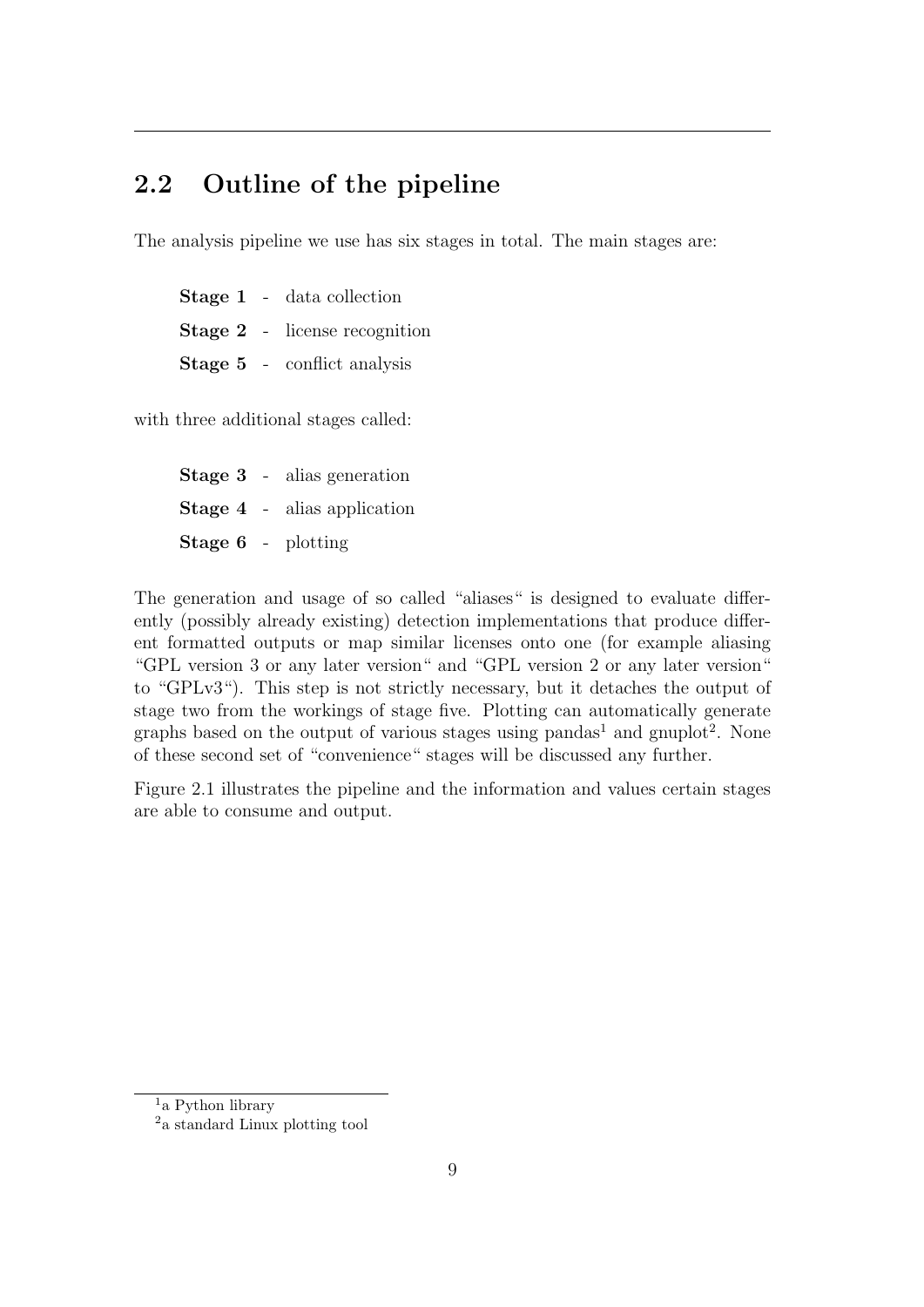<span id="page-14-0"></span>

Figure 2.1: Overview of the pipeline.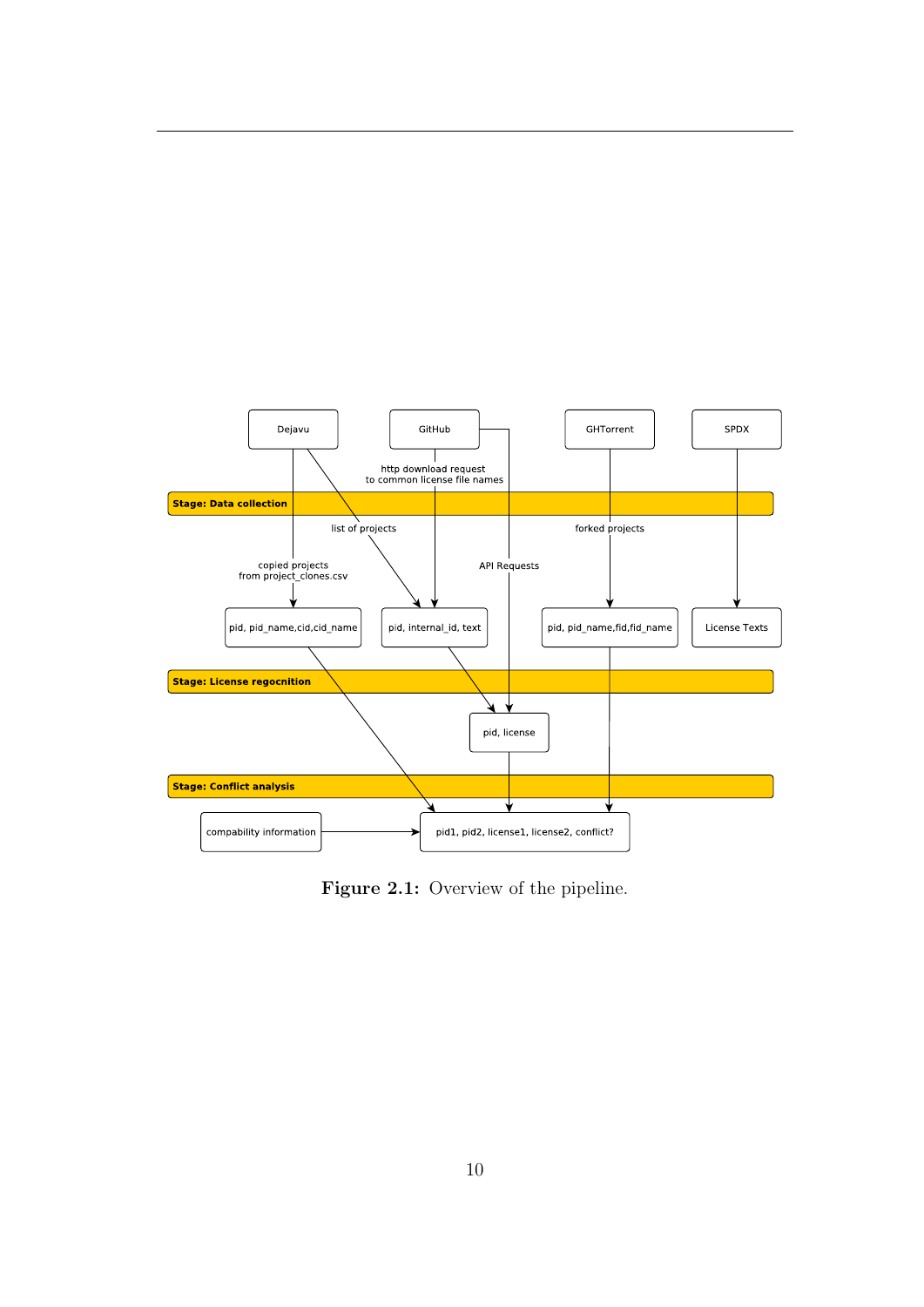## 2.3 Data acquisition

### <span id="page-15-0"></span>2.3.1 Dejavu data

The Dejavu project offers its refined data set on its website. Documentation of the exact format (meaning the values of the columns of their CVS-formatting), unfortunately, is poorly outlined and information is scattered throughout their paper and artifacts. The names of the columns are often misleading, so we choose to change the naming scheme to make the meaning of certain values more clear. Another problem related to this is the creation of artificial "id" keys for use during the projects pipeline when interacting with a SQL database, instead of using a joint key over multiple fields. These id (basically enumeration) fields are described in the documentation, but are only present in the Java and JavaScript results. It is important not to confuse the 'id' field with the 'project id' field.

| project_clones.csv                          | projects.csv            |
|---------------------------------------------|-------------------------|
| enumeration (Java only)                     | project id              |
| cloned project id                           | name of project archive |
| number of copied files in cloned project    | project URL             |
| total files in cloned project               |                         |
| percent of copied fields in cloned project  |                         |
| origin project id                           |                         |
| number of affected files in origin project  |                         |
| total number of files in origin project     |                         |
| percent of affected files in origin project |                         |

Figure 2.2: Columns in relevant CSV formatted files as described in an explanation of the project's analysis pipeline within a virtual machine that is provided on their website to test thus pipeline.

### <span id="page-15-1"></span>2.3.2 GHTorrent data

The Dejavu data only covers copied projects, however we might also want to examine forked projects in the future, so we have to query the GHTorrent database ourselves. As a result, we will get another CSV file with the the projects id, name and the forked project's id and name.

Performance of querying this data varies as is expected when dealing with a database concurrently accessed by a lot of uncoordinated users. The average request speed, is about 30.000 successful queries per hour on a 100Mbit/s symmetric port with a script, that would back off for 1-10 seconds after a failed request. Requests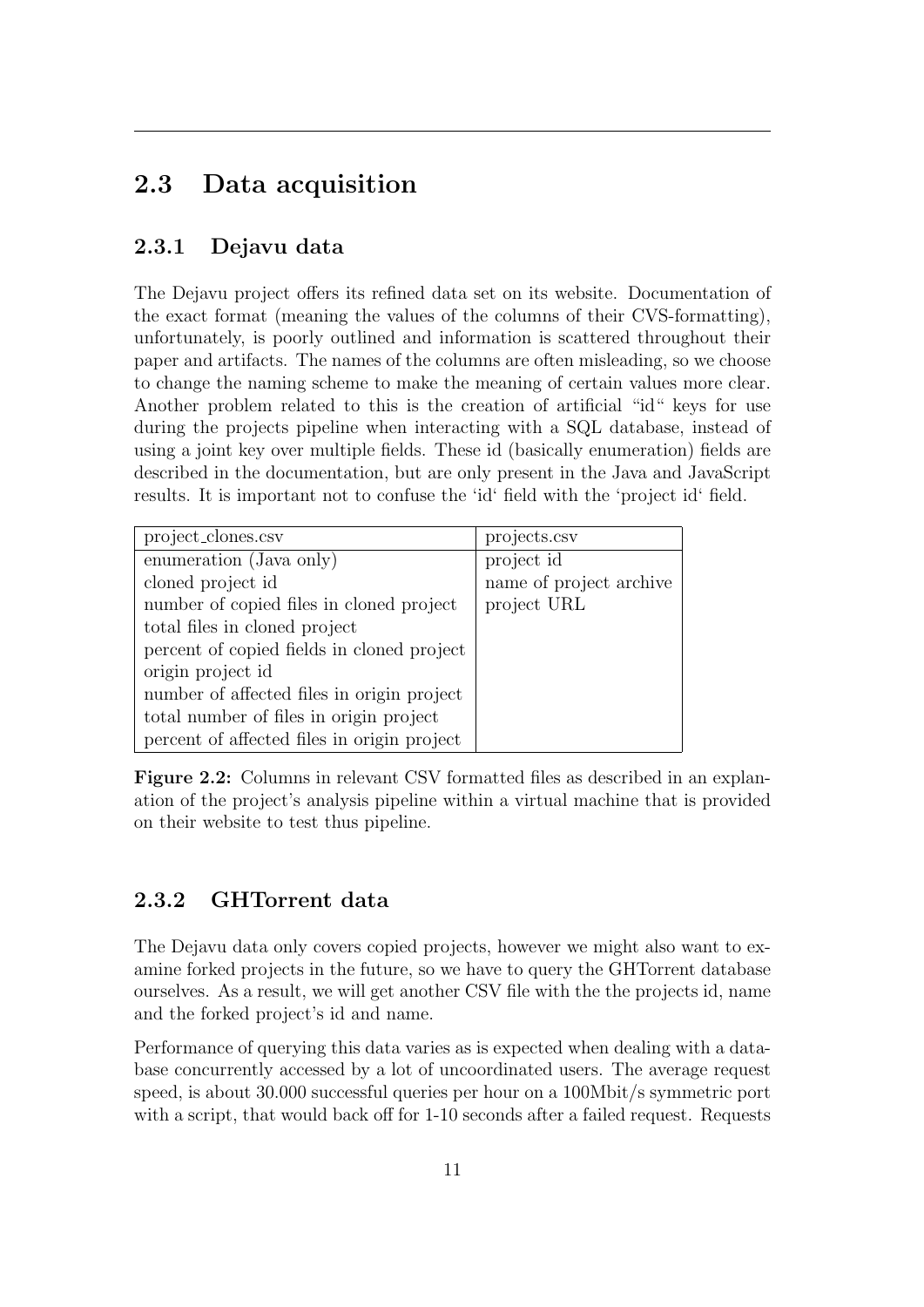only fail extremely rarely (1 in 100 000) so we can chose a long backoff time just to be safe. After that we have to filter out duplicates. We found 1.2% of all projects are duplicates in the GHTorrent data set. The Dejavu project found 1.6% duplicates on their subset limited to Python, Java, JavaScript and  $C_{++}$ . The people behind GHTorrent advise in a bug report ("issue") we created, to simply use the newest available entry and ignore all others.<sup>[3](#page-16-2)</sup> This information does not appear to be anywhere in the projects documentation itself.

#### <span id="page-16-0"></span>2.3.3 GitHub data via HTTP

We do not have the resources to do the same as the Dejavu project and download/store the entire content of GitHub (especially to store it). However we can look for filenames in the top directory. Table [2.1](#page-16-3) shows the filenames, most commonly containing license information. Though more could be added, each one would be another HTTP-request per project, notably adding download time due to the sheer number of projects.

> <span id="page-16-3"></span>LICENSE LICENSE.rst LICENSE.md LICENSE.txt COPYING COPYING.rst COPYING.md COPYING.txt

Table 2.1: Common filenames of files with license information. ".md" and ".rst" are the standard extensions for the common markup languages "Markdown" and "reStructuredText".

#### <span id="page-16-1"></span>2.3.4 GitHub data via API

GitHub has an API that contains license information for some projects which GHTorrent hasn't copied yet and has not stated intention to <sup>[4](#page-16-4)</sup>. The main problem with this is the API rate limit which we talked about in the introduction. But there is another problem: during our own work we realized how easy it is to fail with license recognition. People on GitHub don't just paste in a license text, but rather mess them up in a variety of ways, ranging from just adding a newline or changing format, to adding Unicode characters and including information about the project on top of the license file.

<span id="page-16-2"></span> $3$ https://github.com/ghtorrent/ghtorrent.org/issues/463

<span id="page-16-4"></span><sup>4</sup>https://github.com/ghtorrent/ghtorrent.org/issues/488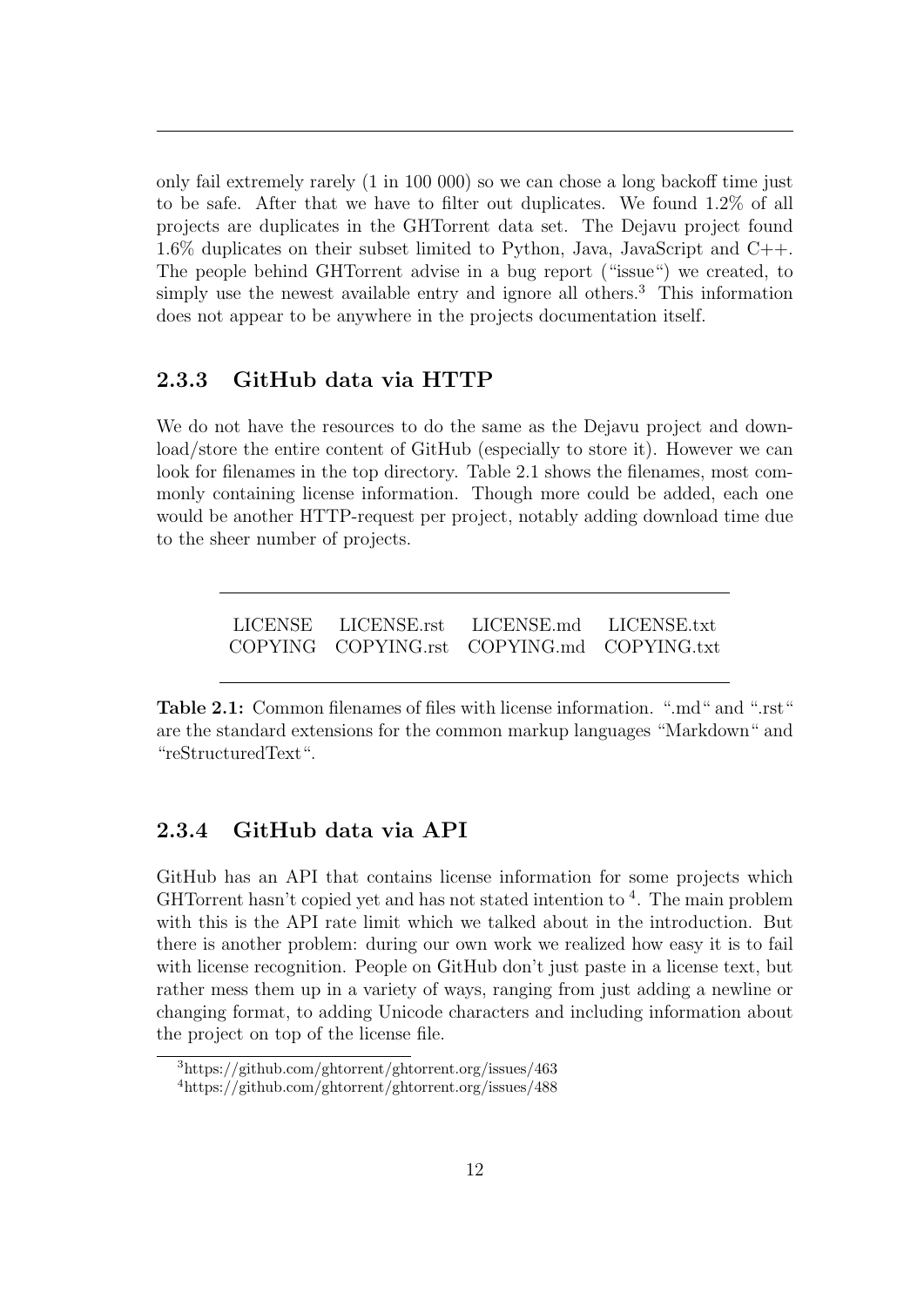GitHub's only information about their own effort of license recognition stems from a 201[5](#page-17-2) blog post<sup>5</sup>. It states that they use an implementation written in ruby called "licensee"<sup>[6](#page-17-3)</sup>. Apart from that, the entire process is a black box. Also only the top level license is provided, so using GitHub's own data would make our approach difficult to extend in the future.

Using the data collected by GitHub would be negligent in other ways too. Neither does the API provide a confidence factor concerning the recognition, nor does GitHub state which certainty threshold they used, if any. It is most likely that they used the implementation's default threshold of 0.95. However our own tests show that most licenses even with as low 80% similarity, are in fact correctly recognized. This means that, from a statistical point of view, we would be missing a significant data set. This is especially important, because the subset of people failing to add licenses properly, might indeed be quite different.

Most unfortunately, reading the license identification requires two API requests. Only querying the 900.000 Python projects listed in the Dejavu files took over two weeks, meaning that querying the remaining 3.6 million projects could be done within a month. This is beyond the time limits of this work, but within the realms of practicality.

#### <span id="page-17-0"></span>2.3.5 Raw license texts

<span id="page-17-1"></span>The thing that comes closest to an open source licenses database is SPDX. It does not offer a single download for all the licenses, so the texts have to be scrapped from their page. We will thin out the amount of licenses manually to those listed in section [2.5.3](#page-23-3) for reasons we describe in the upcoming sections.

<span id="page-17-3"></span><span id="page-17-2"></span><sup>5</sup>https://blog.github.com/2015-03-09-open-source-license-usage-on-github-com/  $6$ https://github.com/benbalter/licensee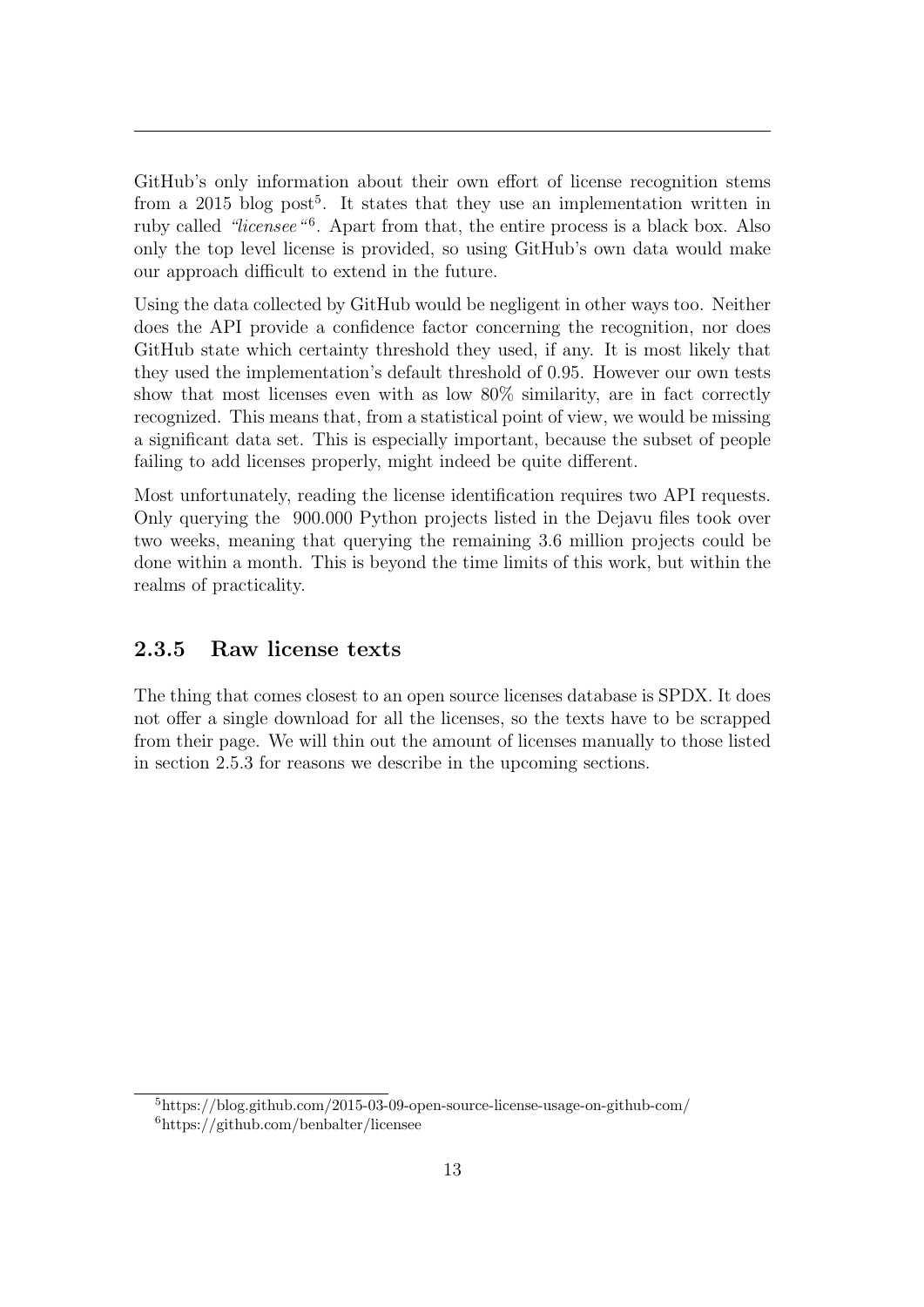### 2.4 License recognition

There are existing solutions to identify licenses, notably the ruby gem "licensee" GitHub claims to use, the "licensecheck" package found in Debian that performs extraordinarily badly and a not commonly known Golang/Python implementation from Ben Boyter [7](#page-18-1) . The best performing identification in the pipeline uses Mr. Boyter's original Python code, rather than his later go implementation, mostly because it was more well structured, documented and easily adaptable.

If we analyze the problem, keeping in mind our extreme performance needs, we can make the following observations:

- We only have to compare our files to a limited set of reference files, namely the licenses we got from SPDX. That means we are looking for very specific patters rather than for "all" patterns as the Dejavu projects did. This can be translated into a performance gain.
- Hashing with a fast collision avoiding algorithm like SHA-1 would be great, but as stated above, there is a huge number of slightly different "versions" of each license. We would need to hash each version once first, in order to identify them based on the hash again later.
- We could alternatively hash each file with a locality sensitive hashing algorithm. The performance of this will have to be evaluated, as many licenses have similar parts, which may confuse a locality sensitive hashing algorithm.
- We could search for unique substrings in a sample set of licenses and then check each file for this string.
- We could search the head of files for keywords like GPL or MIT.
- Since we are doing a statistical analysis about license conflicts, we can be slightly more relaxed towards falsely identifying licenses, as long as those misidentified licenses are similar in nature. It would not be a big problem, if we identify one permissive license as another.

### <span id="page-18-0"></span>2.4.1 Character or word distance

In terms of pure recognition rate, this approach performs very good. It is less susceptible to the problematic disturbing factors with simple and locality sensitive hashing, even if there is a long text behind the actual license. However a distance by its very definition means, that it has to be computed between all

<span id="page-18-1"></span><sup>7</sup>https://github.com/boyter/python-license-checker/blob/master/parse.py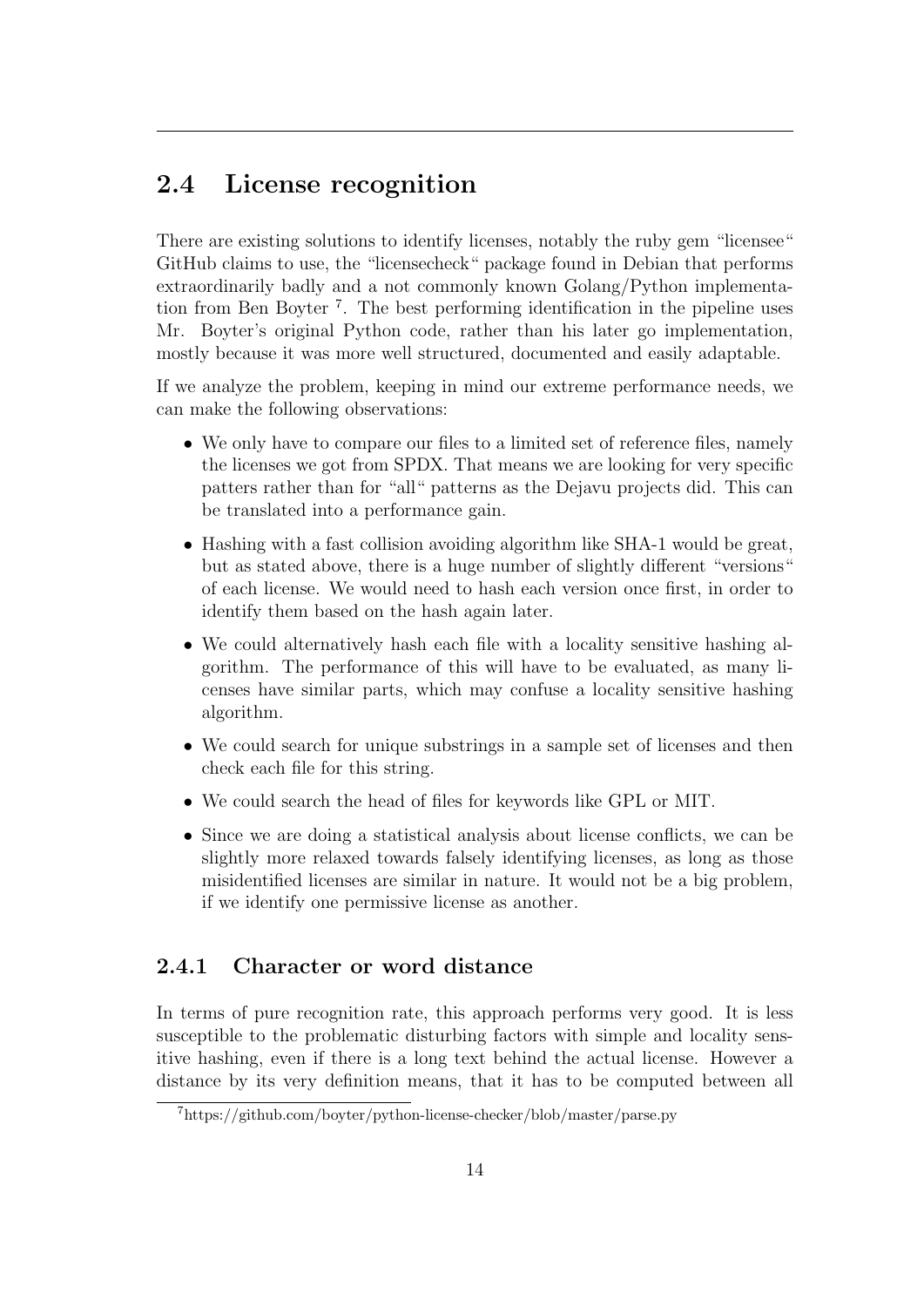characters/words in the analyzed file and all possible licenses, making it almost a brute-force like analysis method and anticipatedly too slow to be used with a large data set. The ruby implementation used by GitHub itself works along the lines of this principal.

### <span id="page-19-0"></span>2.4.2 Locality sensitive hashing

Locality sensitive hashing (LSH) reduces the dimensions of a text like normal hashing, but unlike normal hashing the algorithms are designed to return similar hashes for similar input strings. One can imagine each letter in given text as a dimension. So "hello world" would have ten dimensions and a hypothetical LSH algorithm might reduce it to "phX" (three dimensions). This works mostly well, however the impact of the disturbance factors mentioned above is still clearly visible. Especially text before or after the actual license confuses this method greatly. The LSH variant used here is context triggered piece wise hashing, (Kornblum, [2006\)](#page-42-4) implemented by the ssdeep library[8](#page-19-4) , using Python function bindings.<sup>[9](#page-19-5)</sup>

#### <span id="page-19-1"></span>2.4.3 Unique subsequence

This method parses all license texts first and tries to find a unique sequence of words within each of the licenses. Once created, all unique sequences are in essence nothing more than a regular expression, which the text can be searched for. This is not as fast as hashing, but much faster than the character or word distance based approach and yields similar results as the latter.

#### <span id="page-19-2"></span>2.4.4 Unique subsequences with normal hashing

Figures [2.3](#page-21-0) and [2.4](#page-22-0) show, that our unique sub sequence search performs well in terms of recognition but simply isn't fast enough to scan a huge data set with it. To fix this, we revisit the hashing idea. If we simply hash each file as we encounter it, we can check for an existing hash first and only if we can't find one, fall back to looking for subsequences. This is essentially an optimizing with dynamic programming.

<span id="page-19-5"></span><span id="page-19-4"></span><span id="page-19-3"></span><sup>8</sup>https://ssdeep-project.github.io/ssdeep/index.html

<sup>9</sup>Python bindings are a way of interacting with code written in different programming languages using normal Python code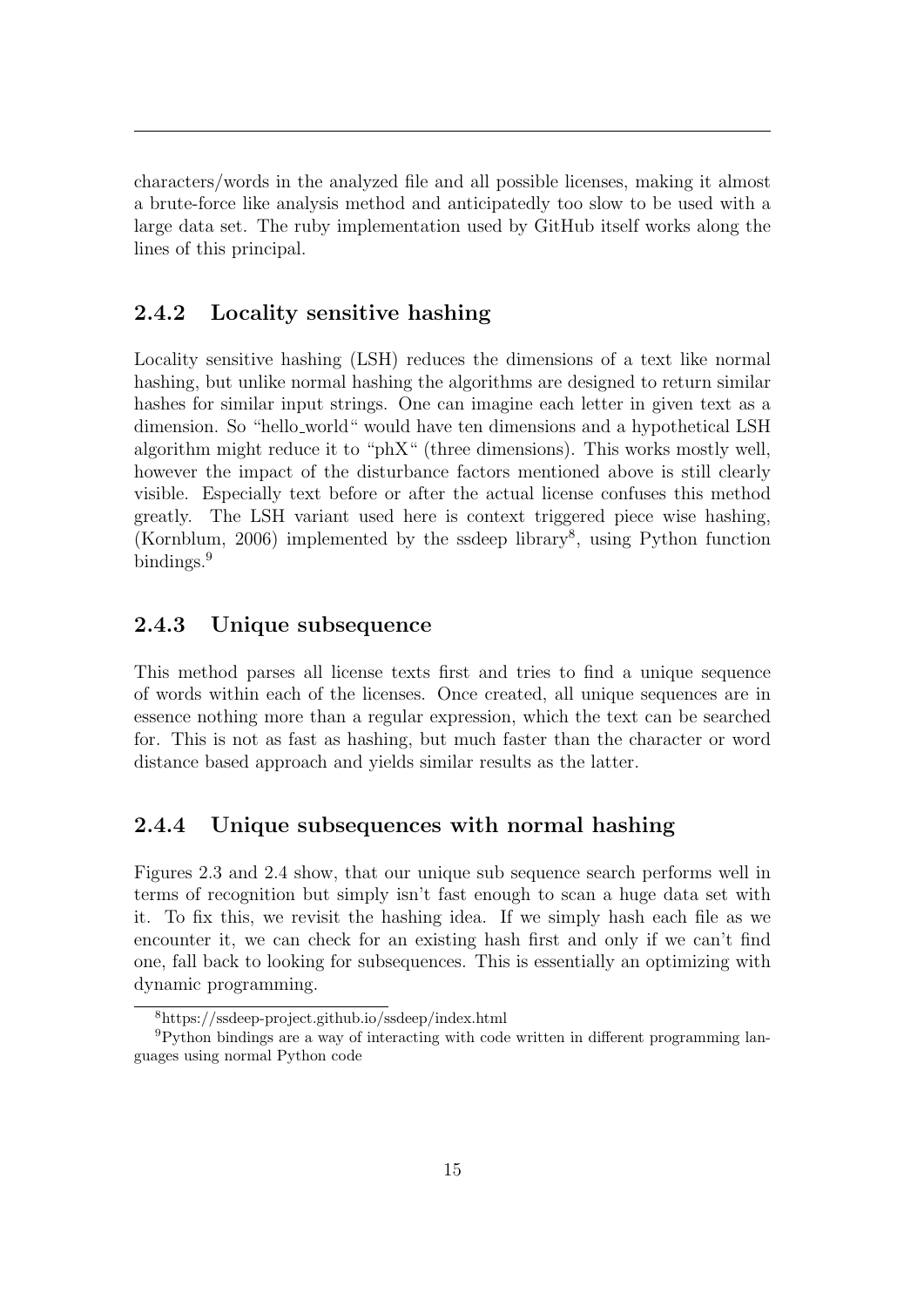### 2.4.5 Unique subsequences with LSH and normal hashing

One of the problems of LSH as a recognition method, formerly, was the problem of efficiently classifying a large data set of hashes and re-finding similar ones. Now we already have a mechanism to create a large number of hashes of identified licenses. This means we can be much more lazy with the recovery of those hashes. In fact our implementation only hashes texts one and two times, respectively and puts them into sorted lists. It should be noted at this point that the Python 'sorted' list is heavily optimized for inserting elements into an already sorted list.

Because looking up and comparing hashes in this index structure is cheap, we can even compare multiple neighbors and still have an overall performance boost because we have to do less, expensive, unique subsequence searches. Using this simple memorization structure, we are able to find more than 95% of files within our hashed list, which is a 5 points increase from normal hashing. This approach will not scale indefinitely, above a certain number of entries it will be outperformed by a more complex memorization structure. However we did never reach this point during this work.

### <span id="page-20-0"></span>2.4.6 Keywords instead of unique subsequences

Unique subsequences are great for longer texts, but in future we, not only, want to analyze license files but normal source code files as well. Those files may only contain a small license header, with a long tail of source code behind it. While the license headers suggested for use on SPDX would be parse able by the above method, there seems to be a huge number of files that only contain a single line like "This software is licensed under the terms of the GPL version 3". This would break the subsequence approach.

Keyword search is error prone when used with full files, so in the implementation we only check the first few lines. Also, some licenses simply do not have a keyword we can look for in the actual license text. For example "Licensed MIT" is a common header and could be searched for, but the string "MIT" does not occur in the MIT license itself.

Running our test set with this identification produces bad results on first sight, however, if inspected closely, most of the misidentified licenses are GPL identified as AGPL (because of GPL §13 containing the keyword AGPL), or any very permissive license as any other. The GPL problem won't occur when only a few lines are inspected and the confusion of permissive licenses doesn't affect the number of conflicts, as explained at the beginning of the section.

The keywords used are listed in table [2.2.](#page-21-1)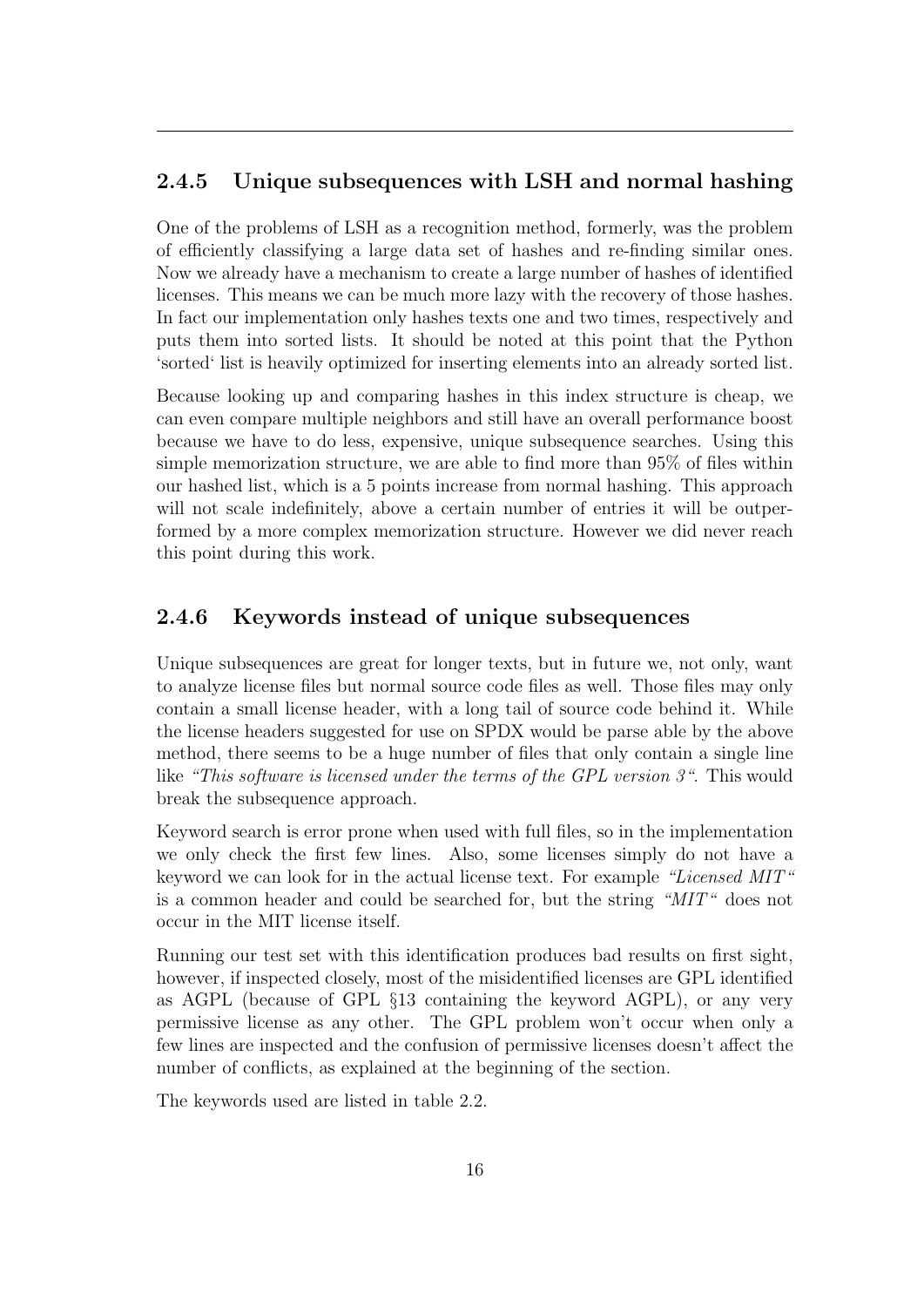<span id="page-21-1"></span>

| License    | Keywords                                  |
|------------|-------------------------------------------|
| <b>GPL</b> | GPL, GENERAL PUBLIC LICENSE, !AGPL, !LGPL |
| <b>MIT</b> | <b>MIT</b>                                |
| <b>BSD</b> | <b>BSD</b>                                |
| LGPL2      | LESSER GENERAL PUBLIC LICENSE, LGPL       |
| CC0        | CC0                                       |
| EFL        | Eiffel Forum License, EFL                 |
| Apache     | Apache                                    |
| <b>MPL</b> | Mozilla Public License, MPL               |
| AGPL       | AFFERO GENERAL PUBLIC LICENSE, AGPL       |

Table 2.2: Comma separated lists of keywords. Negation is symbolized an exclamation mark. License will match if any of the non negated and none of the negated matches.

<span id="page-21-0"></span>

(c) keyword search with LSH and nor-(d) unique subsequence search with mal hashing LSH and normal hashing

Figure 2.3: Recognition performance of different recognition methods.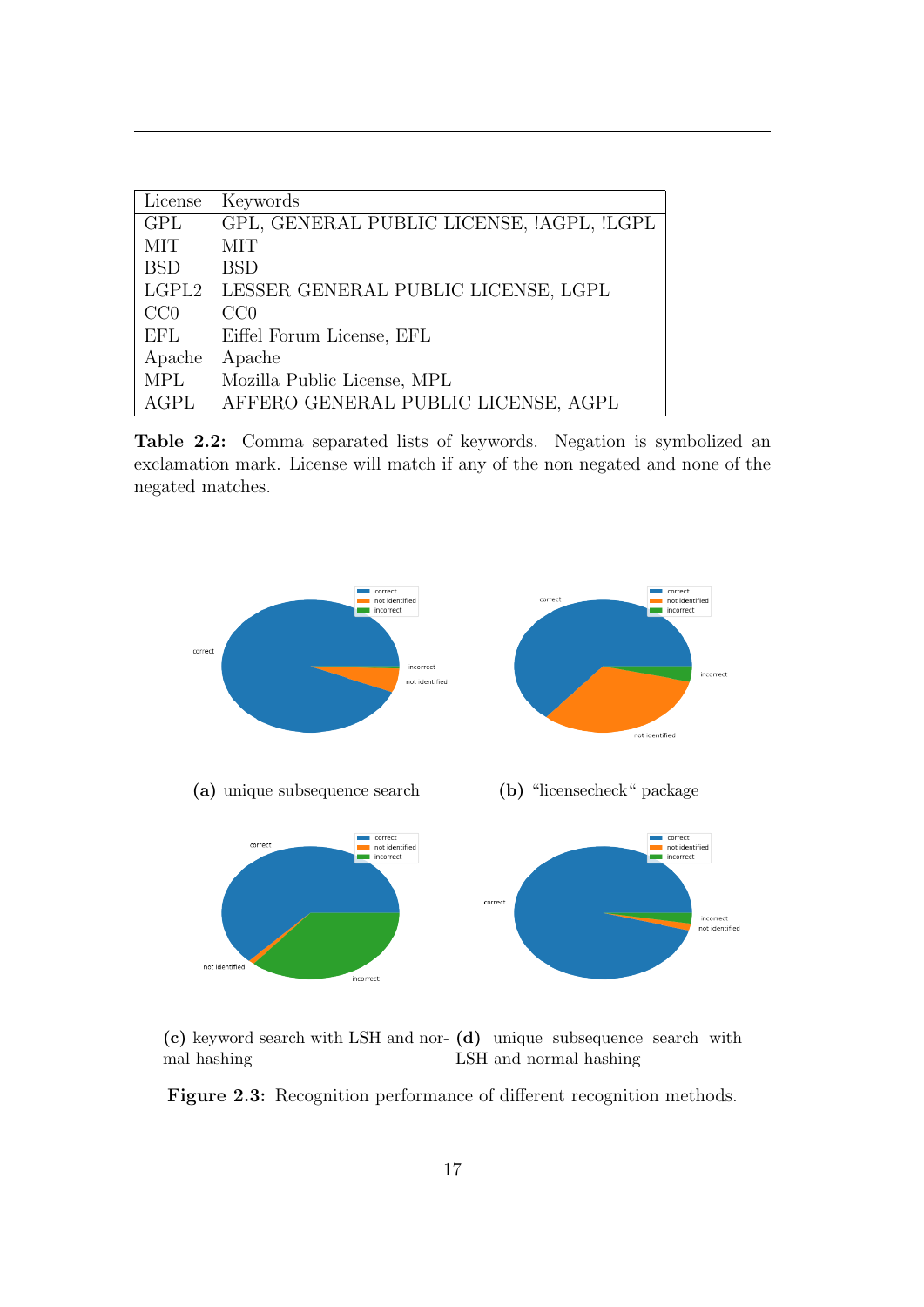<span id="page-22-0"></span>

LSH and normal hashing

Figure 2.4: Runtime performance of different recognition methods.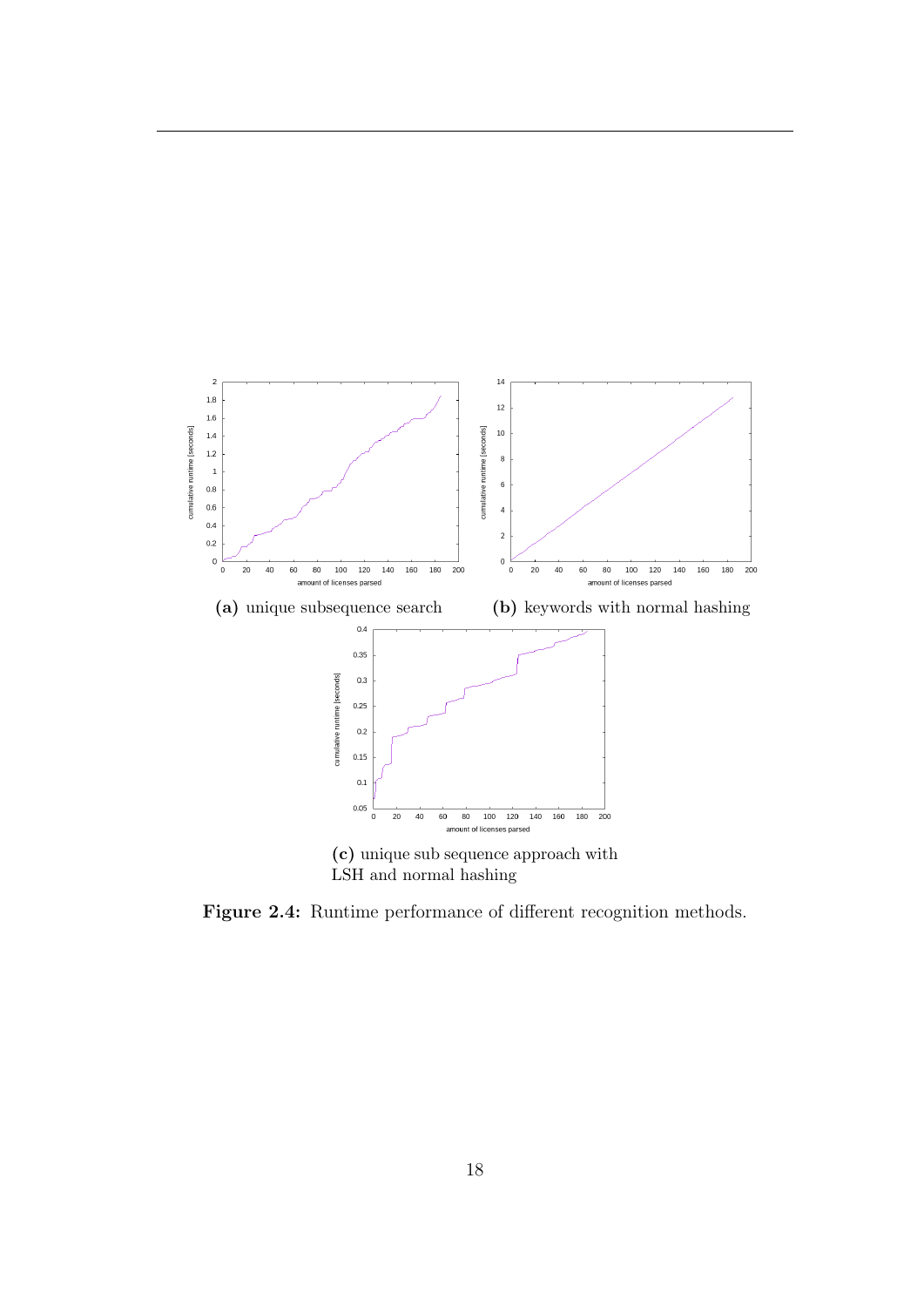## <span id="page-23-0"></span>2.5 Conflict recognition

### <span id="page-23-1"></span>2.5.1 Compatibility of analyzed licenses

Determining the exact compatibility of licenses is far beyond the scope of this work. There may even be different situations in different countries, depending on their respective copyright laws. The goal of this work is to provide an estimation of license conflicts and not an exact value. Therefore we will only count license conflicts which are certain beyond reasonable doubt - or, in case of compatibility towards GPL, if the FSF thinks that a license is GPL compatible. The FSF itself states, that ultimately it cannot give real legal advice, but its opinion, especially on its own licenses, is likely among the most reliable one that exists.

### <span id="page-23-2"></span>2.5.2 Compatibility rules

Our algorithm for determining compatibility works as follows, with "B" being the included/copied project.<sup>[10](#page-23-4)</sup>

```
if PROJECT B has no license:
    return CONFLICT
else if LICENSE A == LICENSE B:
    return NO CONFLICT
else if LICENSE A is restrictive and LICENSE B is permissive
    return NO CONFLICT
else if LICENSE A is protective and
    ( LICENSE B is GPL-compatible or LICENSE B is permissive )
    return NO CONFLICT
else:
```
<span id="page-23-4"></span>return CONFLICT

<span id="page-23-3"></span> $10$ With the exception of the check for the lack of a license, this is implemented exactly the same way in the function "is compatible".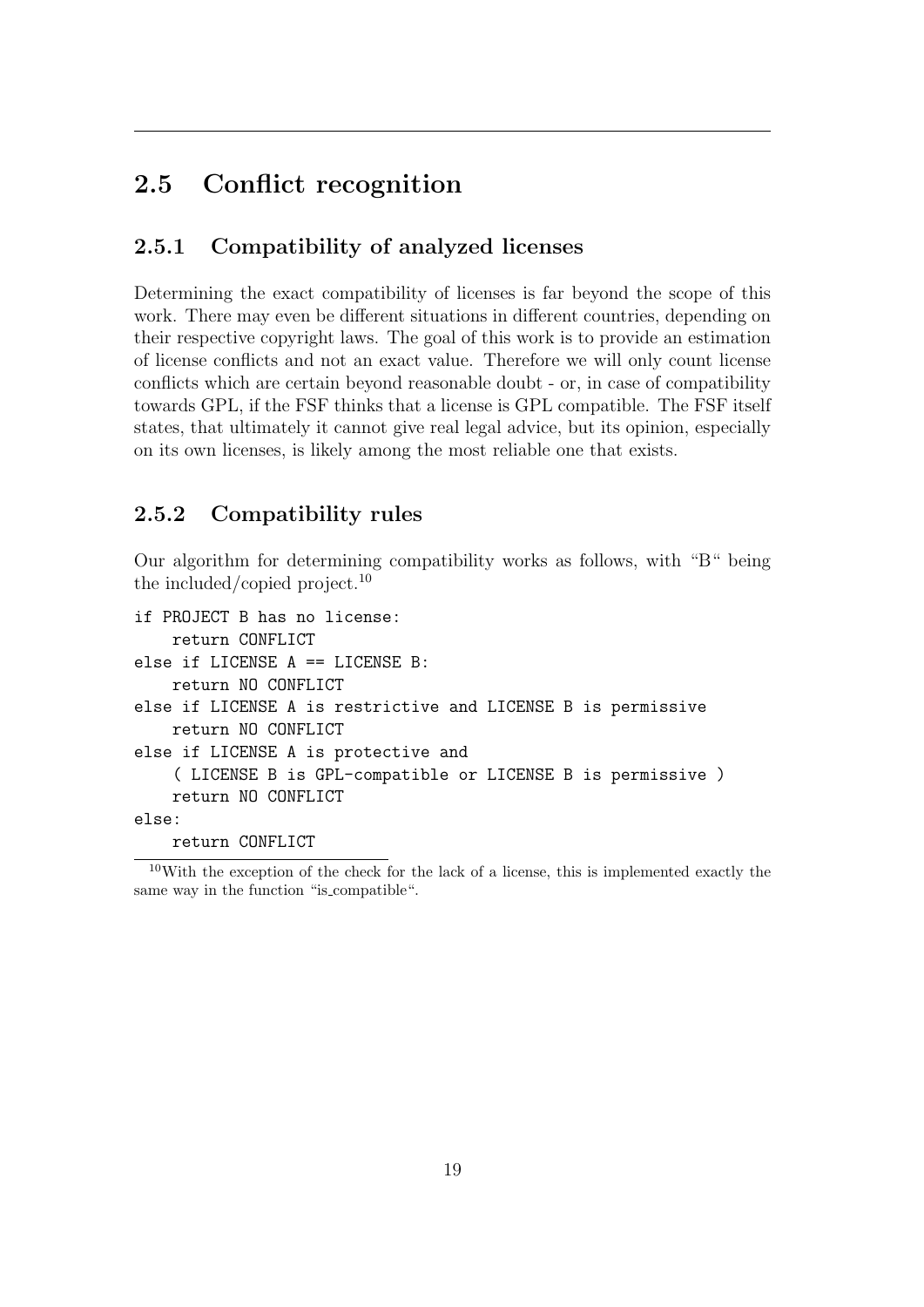| license                 | type       | copyleft               | sub license as | <b>GPL</b><br>compatible |
|-------------------------|------------|------------------------|----------------|--------------------------|
| <b>MIT</b>              | permissive | no                     | all            | yes                      |
| <b>ISC</b>              | permissive | $\mathbf{n}\mathbf{o}$ | all            | yes                      |
| unlicense               | permissive | no                     | all            | yes                      |
| $\text{MIT}/\text{X}11$ | permissive | $\mathbf{n}\mathbf{o}$ | all            | yes                      |
| MPLv1                   | permissive | $\mathbf{n}\mathbf{o}$ | none           | yes                      |
| MPLv2                   | permissive | no                     | none           | yes                      |
| EPLv1                   | permissive | no                     | none           | yes                      |
| zlib                    | permissive | no                     | none           | yes                      |
| zlib/libpng             | permissive | no                     | none           | yes                      |
| CC0                     | permissive | no                     | all            | yes                      |
| <b>PD</b>               | permissive | no                     | none           | yes                      |
| <b>WTFPL</b>            | permissive | $\mathbf{n}\mathbf{o}$ | none           | yes                      |
| <b>PSF 2.0</b>          | permissive | no                     | none           | no                       |
| BSD <sub>0</sub>        | permissive | no                     | all            | yes                      |
| BSD <sub>1</sub>        | permissive | no                     | none           | yes                      |
| BSD <sub>2</sub>        | permissive | $\mathbf{n}\mathbf{o}$ | none           | yes                      |
| BSD 3                   | permissive | $\mathop{\mathrm{no}}$ | none           | yes                      |
| $\operatorname{BSD}4$   | permissive | $\mathop{\mathrm{no}}$ | none           | $\mathop{\mathrm{no}}$   |
| Apache v1               | permissive | $\mathop{\mathrm{no}}$ | none           | $\mathbf{no}$            |
| Apache v2               | permissive | $\mathop{\mathrm{no}}$ | none           | yes                      |
| <b>EFL</b>              | permissive | $\rm {no}$             | none           | yes                      |

# 2.5.3 Overview of analyzed licenses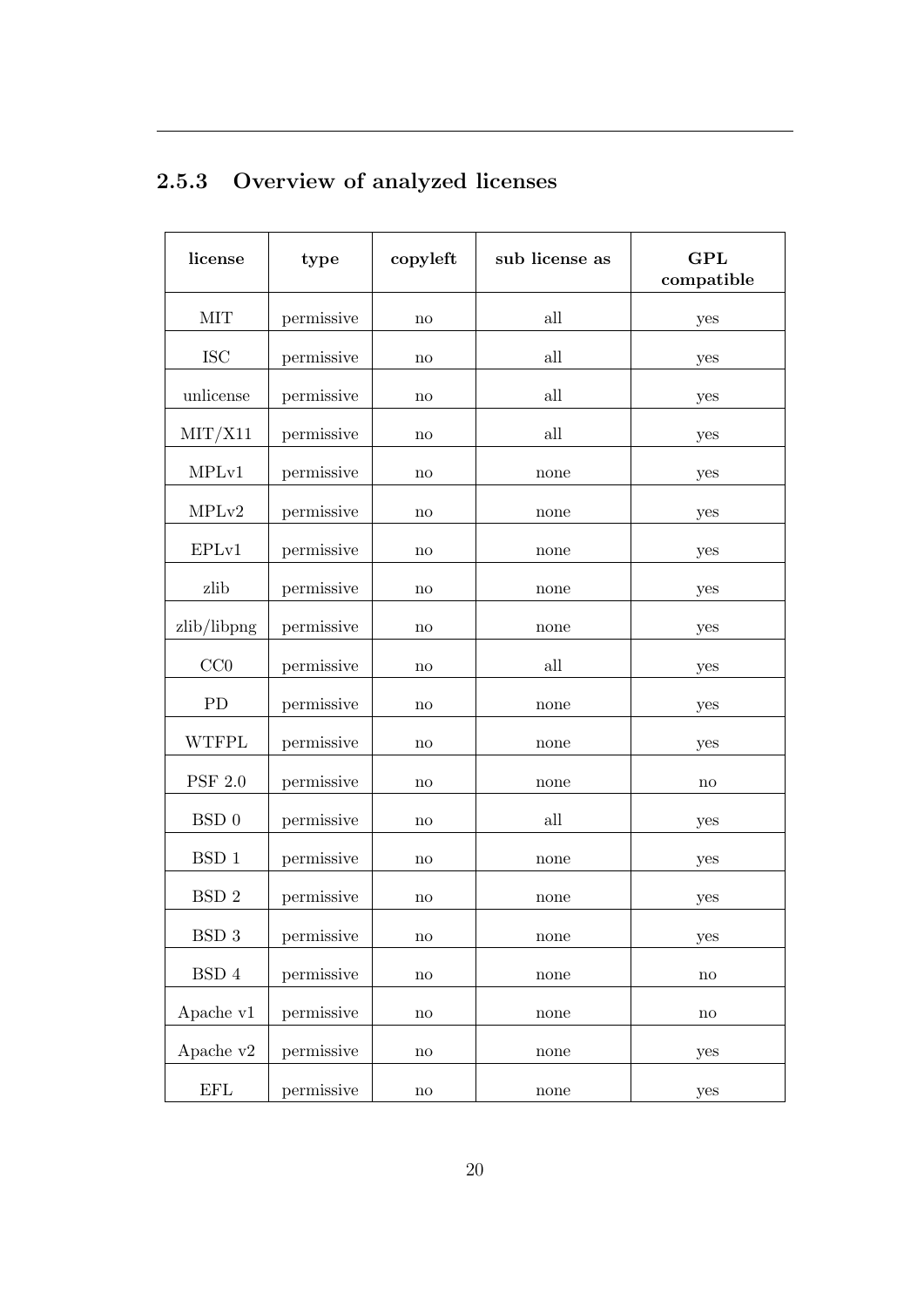| Artistic                              | permissive            | no      | <b>GPL</b> | no  |
|---------------------------------------|-----------------------|---------|------------|-----|
| CeCILL                                | permissive            | no      | <b>GPL</b> | yes |
| <b>GPL</b>                            | protective            | yes     | none       | yes |
| <b>LGPL</b>                           | protective            | yes     | none       | yes |
| AGPLv1                                | network<br>protective | yes     | none       | no  |
| AGPLv3                                | network<br>protective | yes     | none       | yes |
| Perl                                  | dual<br>license       | no      | <b>GPL</b> | yes |
| any non<br>CC0<br>Creative<br>Commons | restrictive           | unclear | none       | no  |
| no license                            | restrictive           | n/a     | none       | no  |

#### Some explanations

For Creative Commons (CC) licenses other than CC0, the FSF and Creative commons themselves agree, that they aren't suited for code and that the wording cannot be clearly interpreted when dealing with software. This is why we declare it as restrictive and de facto incompatible to non-permissive licenses.

If a project has no license, then nobody is allowed to use it. This mean "no license" is restrictive. Our implementation may sometimes treat this as a special case. Just because we didn't find a license, doesn't mean there isn't one.

"Perl" refers to a dual license that allows a software to be used under the terms of the Artistic License or the GPL.

BSD 1-4, meaning BSD with 1, 2, 3 or 4 clauses, are variations of the BSD 0-clause license, containing additional requirements and restrictions.

<span id="page-25-0"></span>"v1", "v2" or "v3" symbolize respective versions of licenses. All other abbreviation can be found in the acronym section of the appendix.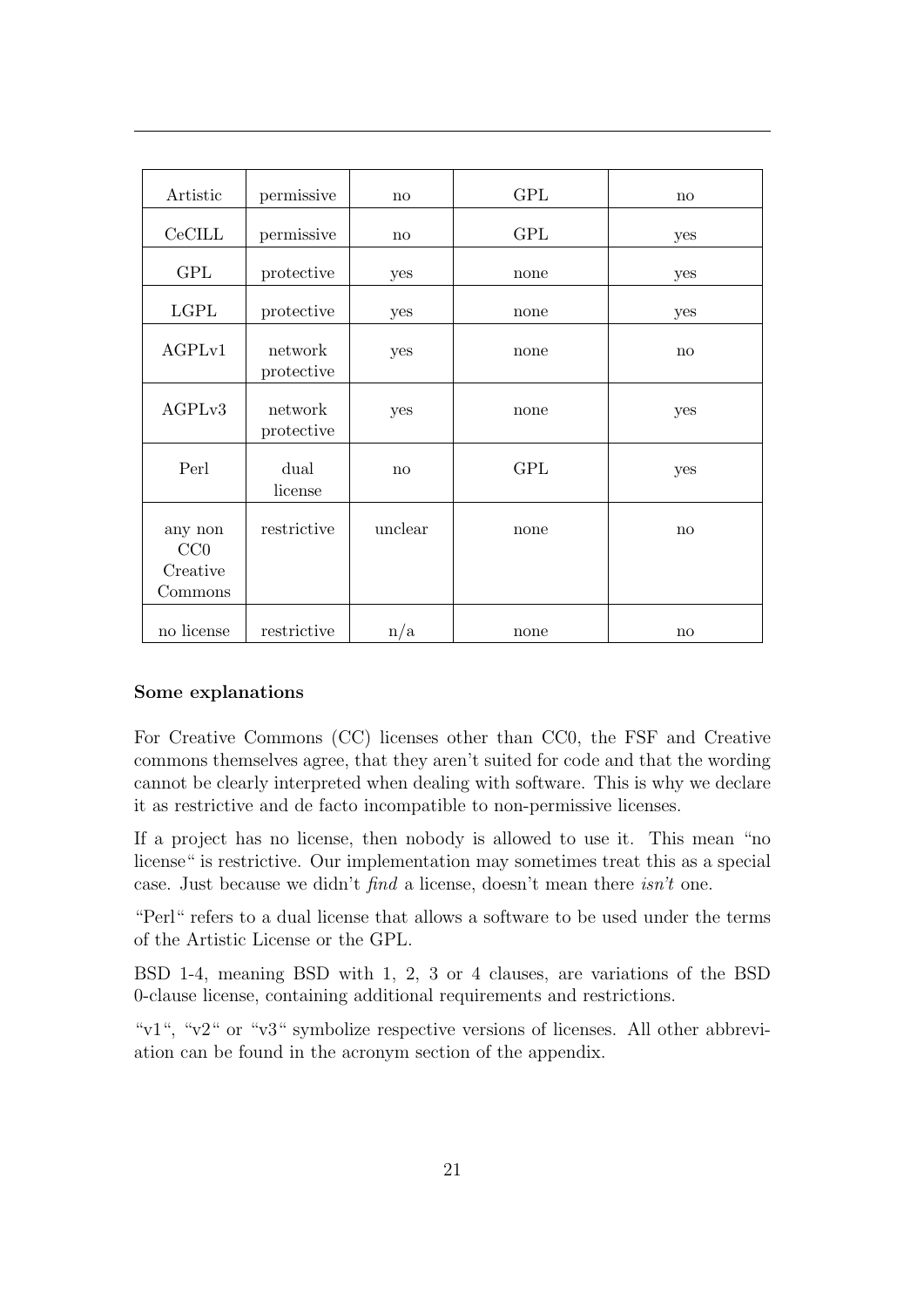## 2.6 Results

### <span id="page-26-0"></span>2.6.1 Detection and recognition rate

Figure [2.5](#page-26-1) shows the success rate of our license search and recognition. It's higher than what GitHub itself thought it to be in  $2015$ .<sup>[11](#page-26-2)</sup> This does not necessarily mean that there are actually more licensed repositories now. The Dejavu project already filtered out any projects that did not fall into it's four big language ecosystems and it seems reasonable that this already excluded a lot of unlicensed micro projects.

For Python and C++ we found the most licensed projects, followed by JavaScript and lastly, with only half as much licensed projects, Java. Recognition rate was good across all languages, with the amount of unidentifiable license lying below or around 1%. These unidentifiable licenses were mostly empty files and files that contained too much noise and therefore fell under the certainty threshold for recognition. This for example occurred when documentation of the project was written into the license file. A small number of files appeared indeed to be licenses of some sort, but were unable to be found outside of the project itself.

<span id="page-26-1"></span>

|                | Python       | $C++$                         | Java             | JavaScript       |
|----------------|--------------|-------------------------------|------------------|------------------|
| none found     |              | 664994 (73\%)   278315 (75\%) | $1361427(91\%)$  | 675703 (79%)     |
| identified     | 235015 (26%) | 87011 $(23\%)$                | $115125(8\%)$    | 166118 (19%)     |
| not identified | $9281(1\%)$  | 4114 $(1\%)$                  | 4916 ( $< 1\%$ ) | 4633 ( $< 1\%$ ) |
| total          | 909290       | 369440                        | 1481468          | 846454           |

Figure 2.5: Success rates of license search (stage 1) and recognition (stage 2).

Checking recognition results by hand, we found a number of misidentified licenses. However these misidentification were very localized and do only affect small permissive licenses. The specific problems were:

- Apache version 2 (header only) misidentified as unlicense
- Apache version 2 (header only) misidentified as WTFPL
- BSD 4-clause misidentified as BSD 3-clause
- ISC misidentified as unlicense

The most important impact of this to our following statistics will be, that the number of occurrences of the "unlicense" and the "WTFPL" are strongly inflated. The number of conflicts will stay unaffected because both licenses are permissive.

<span id="page-26-2"></span><sup>11</sup>https://blog.github.com/2015-03-09-open-source-license-usage-on-github-com/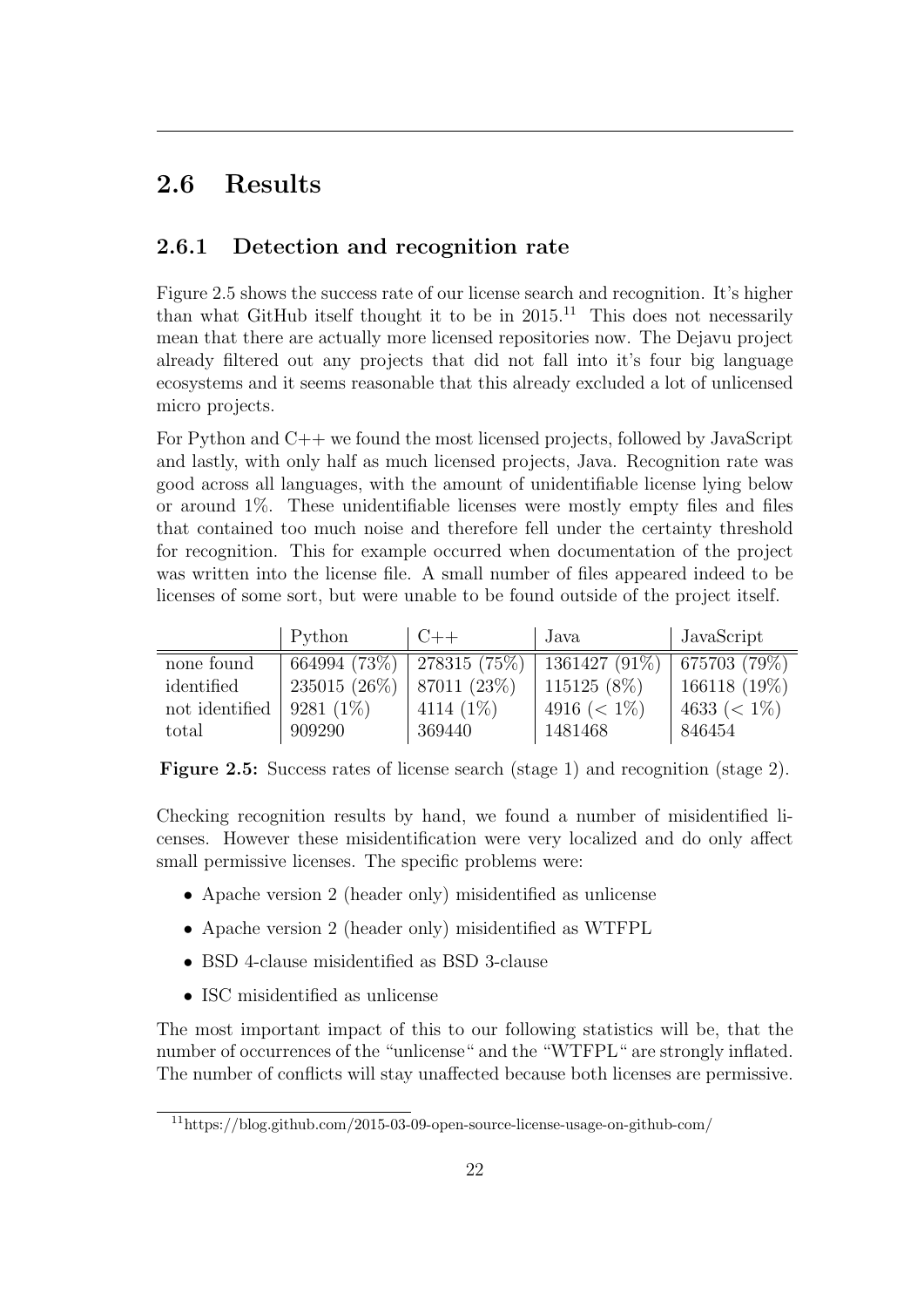### <span id="page-27-0"></span>2.6.2 Number of conflicts

JavaScript had the highest portion of conflicts in relation to the number of projects closely followed by C++. Python was significantly lower and Java was extremely low. These numbers are influenced by the amount of copies recorded in the Dejavu data set. The relation of conflicts to amount of recorded copies shows more similar numbers for Python, C++ and Java. To make the results comparable, the total amount of copies for JavaScript has been halved in table [2.3,](#page-27-2) because we also only parsed about half of the projects.

<span id="page-27-2"></span>

|                    | Python   | $C_{++}$ | Java     | JavaScript |
|--------------------|----------|----------|----------|------------|
| conflicts          | 12272    | 9745     | 1892     | 23280      |
| total projects     | 909290   | 369440   | 1481468  | 846454     |
| total copies       | 27362564 | 35925821 | 10169471 | 130000000  |
| conflicts/projects | 1.34\%   | $2.64\%$ | $0.13\%$ | $2.75\%$   |
| conflicts/copies   | 0.045%   | 0.027%   | 0.019%   | 0.017%     |

Table 2.3: Amount of conflicts in relation to amount of projects and amount of copy-relations per language.

### <span id="page-27-1"></span>2.6.3 Correlation of copies and conflicts

There is expectedly a strong correlation between the amount of copies and the amount of conflicts a project has, which can be seen in figures [2.6](#page-28-0) and [2.7.](#page-29-0) Again  $C++$  and Python look quantitatively similar and have a linear increase of conflicts with an increasing amounts of conflicts. Java is different from the rest, mostly because the most copied project only has 2000 copies, compared to the over 7000 copies for the biggest C++, Python and JavaScript projects. However apart from that, it also has a nearly linear increase.

JavaScript has a steep increase in conflicts starting, from 3000 copies and upwards. Most of the dots behind this point appear to be versions of common libraries. The overall amount of conflicts is still much lower than in the Python or C++ ecosystem. This is likely because permissive licenses are more common in JavaScript (figure [2.8\)](#page-30-1).

The apparent clustering of points on certain probability levels in figure [2.7](#page-29-0) is a statistical artifact that exists because the graph is essentially a histogram with bucket size one. So it is way more common to have "buckets" with zero, one or two projects and therefore probabilities of 0.0, 0.5 and 1.0.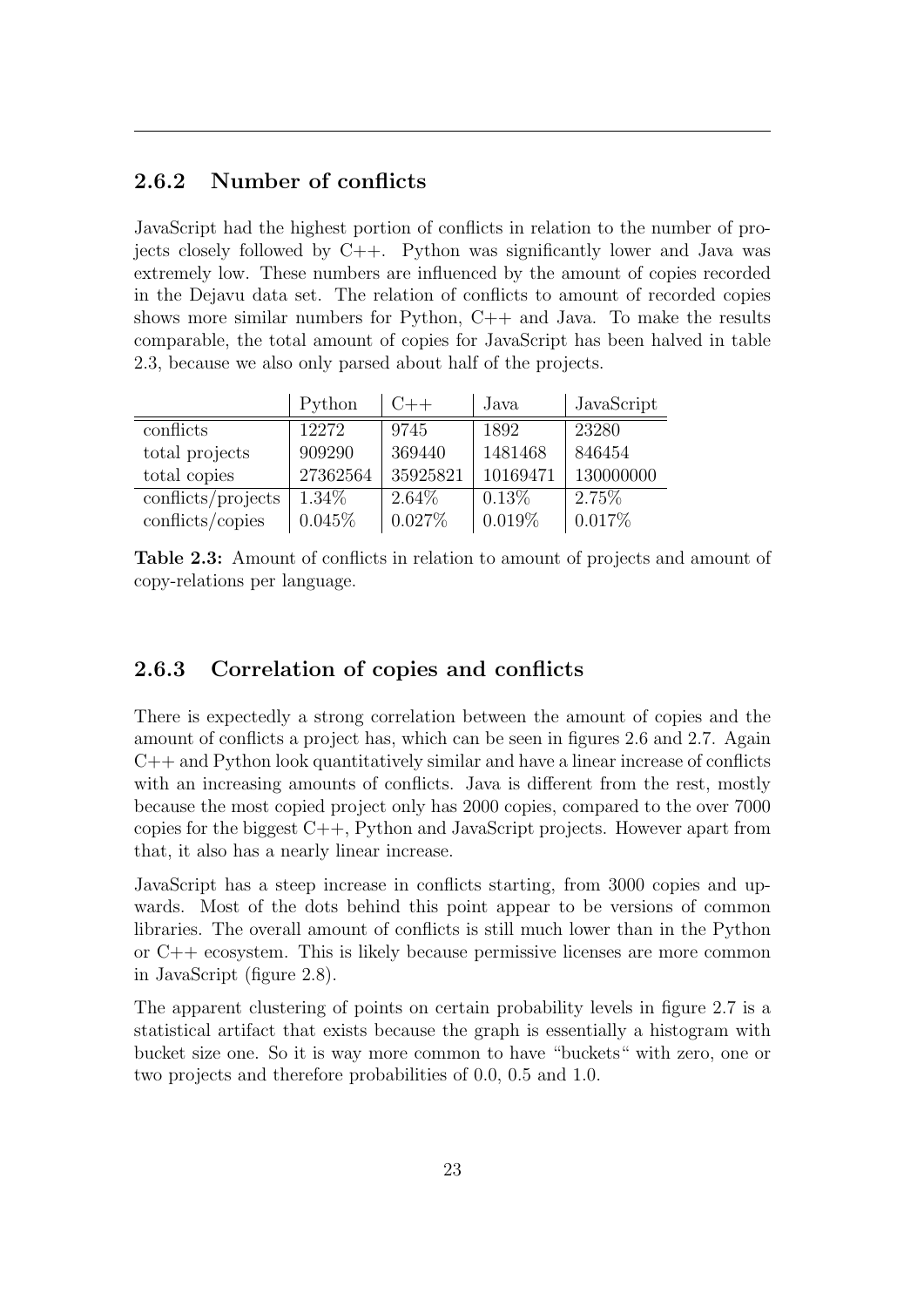<span id="page-28-0"></span>

Figure 2.6: Average amount of conflicts for a given amount of copies.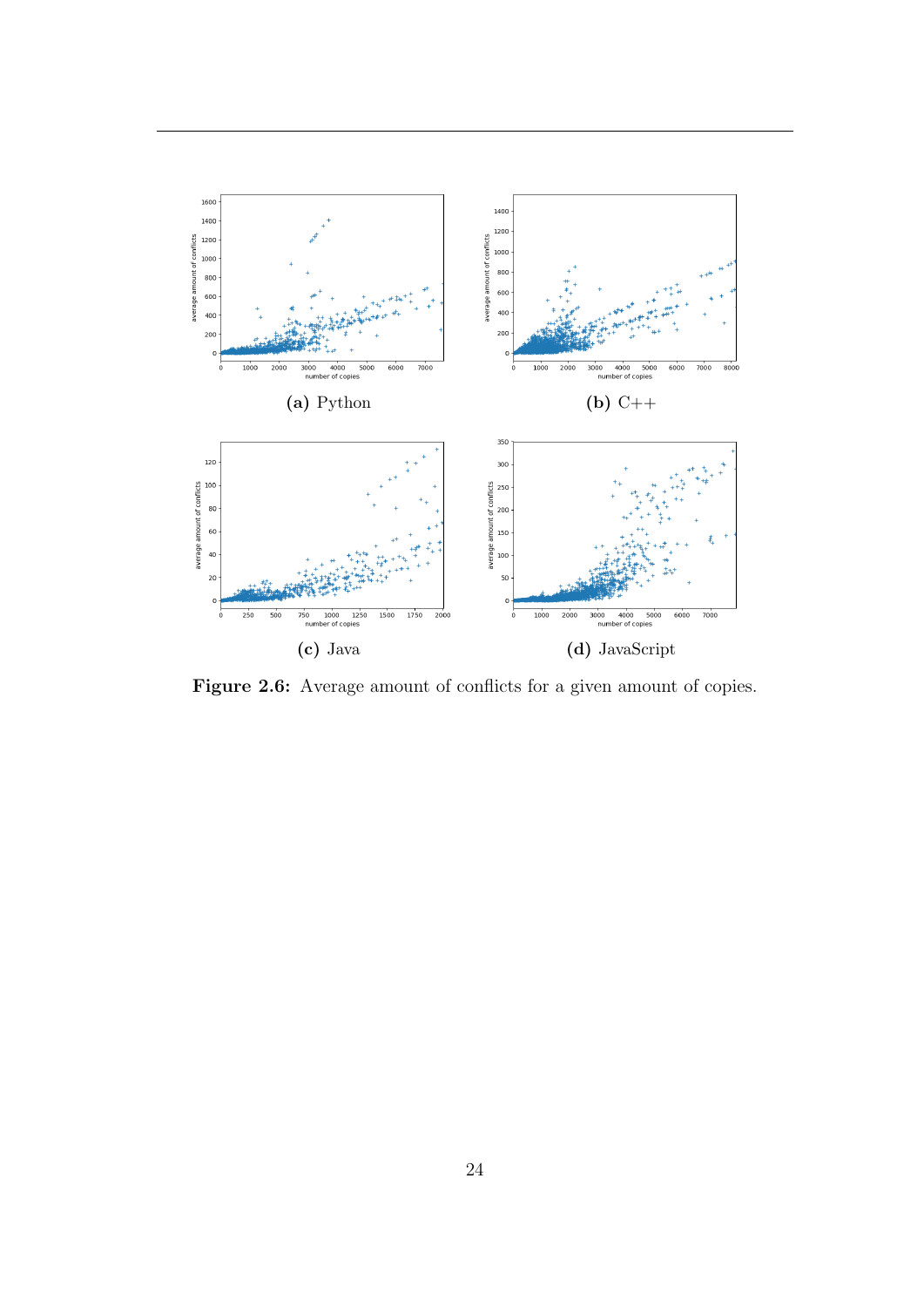<span id="page-29-0"></span>

Figure 2.7: Portion of projects with a given amount of copies that is directly affected by a conflict.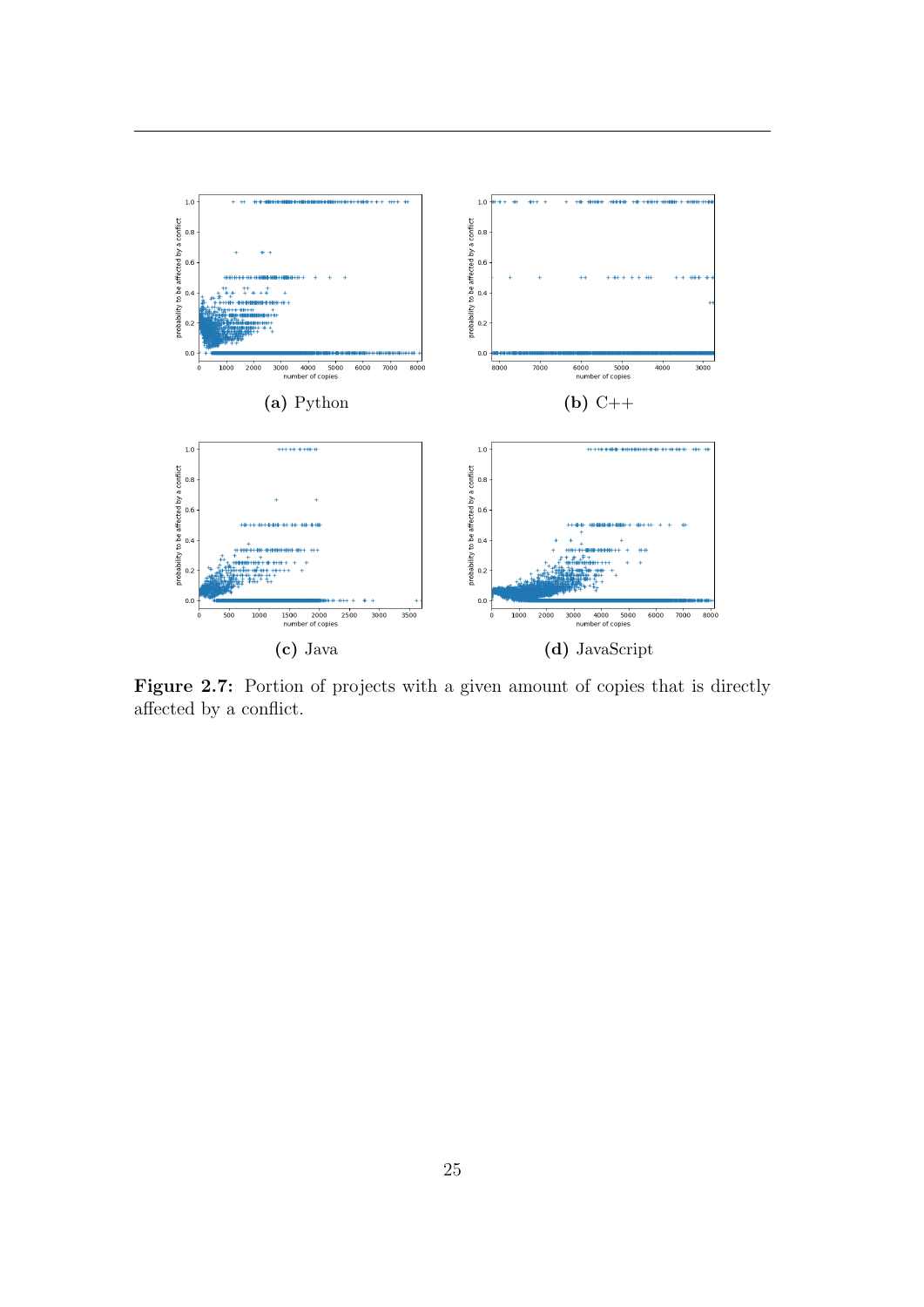### <span id="page-30-0"></span>2.6.4 Nature of the conflicts

Figure [2.10](#page-31-0) shows which licenses were violated the most. Java is missing because the only license violated was the GPL. Figure [2.9](#page-31-1) shows what license the projects violated the former with. The occurrences of conflicts are mostly tied to how restrictive that license is and how often it is detected in the first place (see figure [2.8\)](#page-30-1). Lastly, figure [2.11](#page-32-0) shows the most common violating pairs.

<span id="page-30-1"></span>

Figure 2.8: Most detected licenses.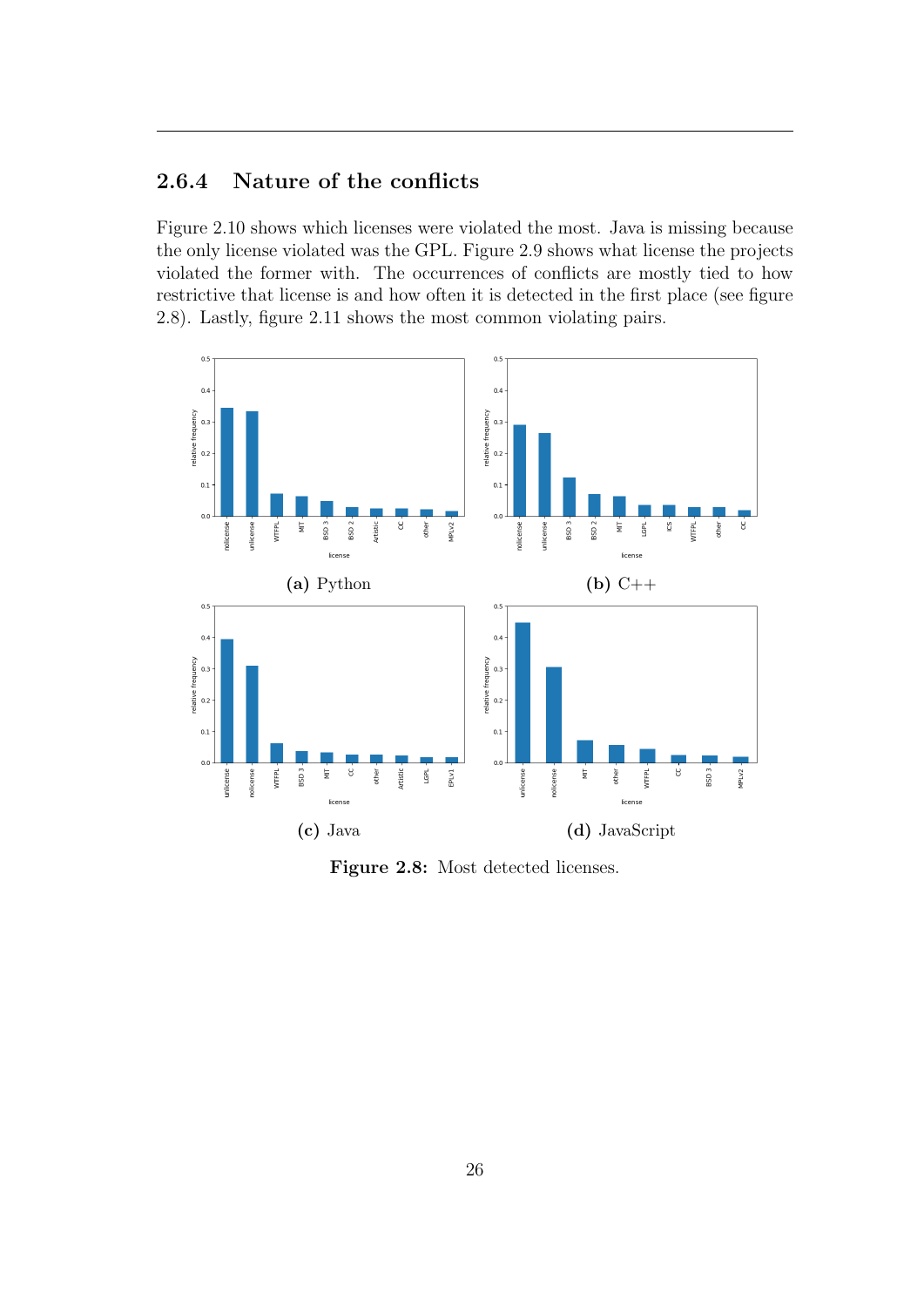<span id="page-31-1"></span>

Figure 2.9: Violating licenses.

<span id="page-31-0"></span>

Figure 2.10: Violated licenses.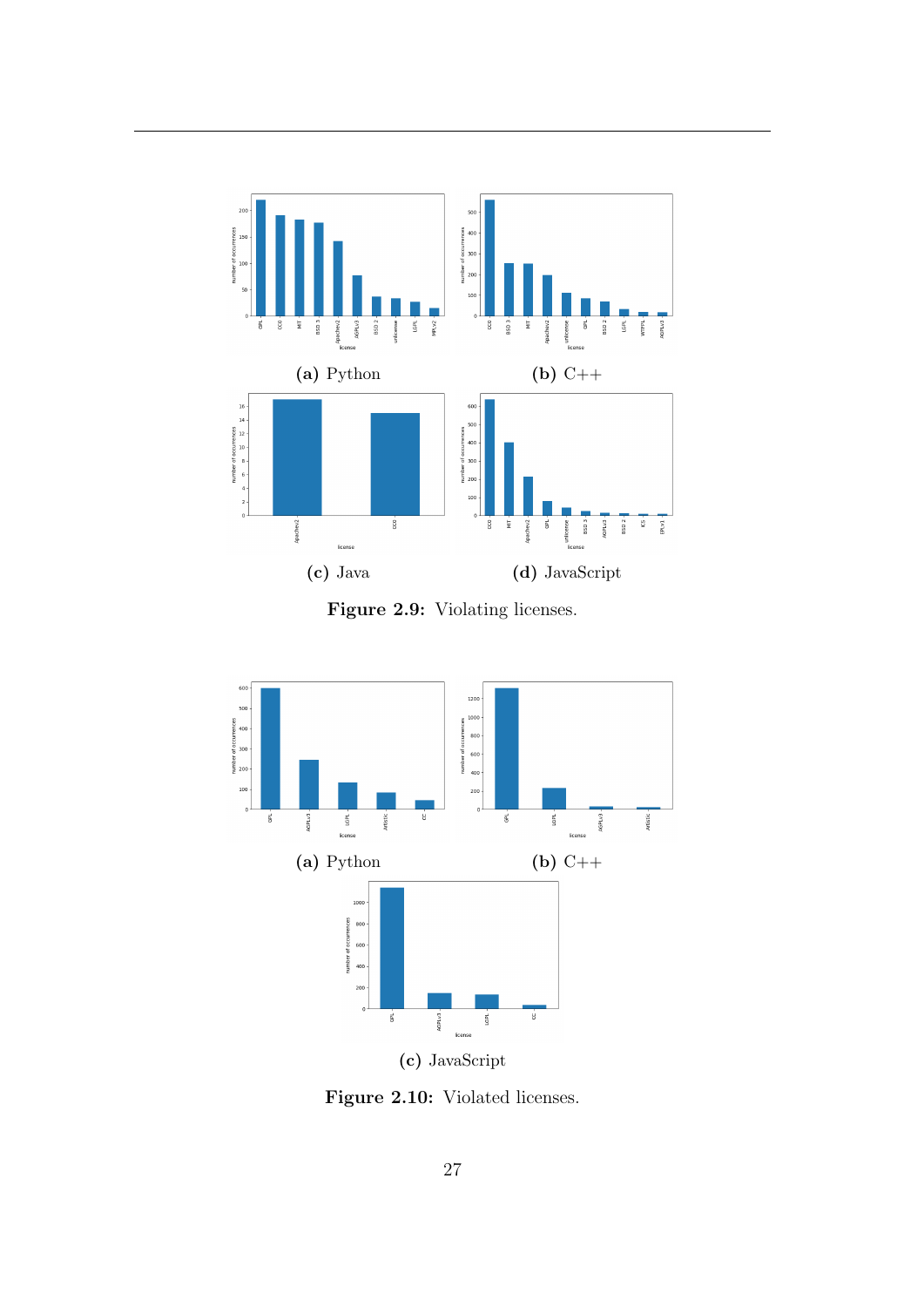<span id="page-32-0"></span>

Figure 2.11: Violating pairs (violated license  $\rightarrow$  violating license).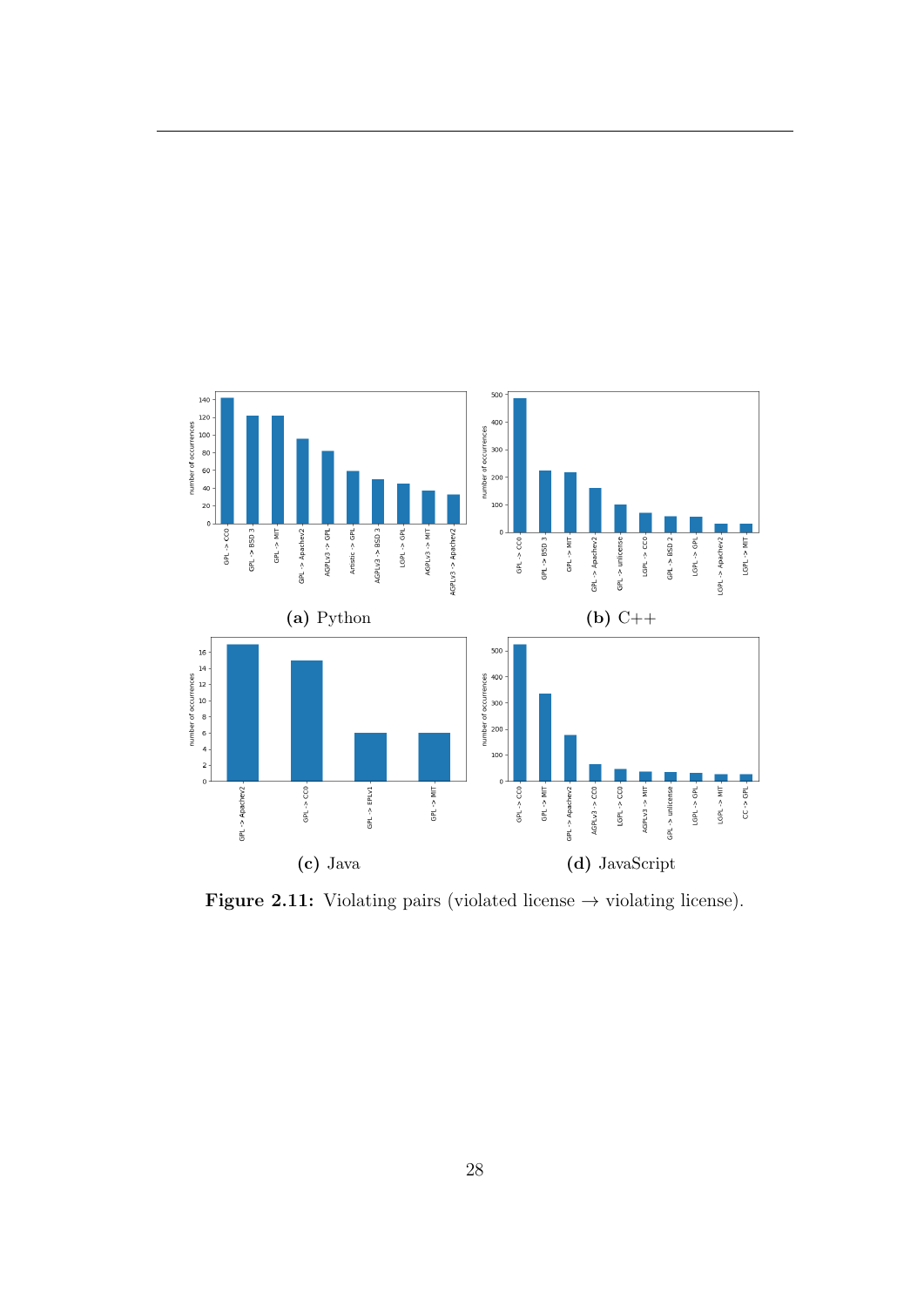### <span id="page-33-0"></span>2.6.5 Indirect conflicts

License conflicts are transitive in a sense, that a project using a project that contains a license conflict has a license conflict itself. If we factor this circumstance into our results, the amount of conflicts increase by 50-70% depending on the language.

<span id="page-33-2"></span>

|                               | $\mid$ Python $\mid$ C++ $\mid$ Java |          |                           | JavaScript |
|-------------------------------|--------------------------------------|----------|---------------------------|------------|
| direct conflicts              | 12272                                | 9745     | 1892                      | 23280      |
| indirect conflicts            | 7054                                 | 4325     | 1148                      | 15889      |
| cumulative conflicts          | 19326                                | 14070    | -3040                     | 39169      |
| cumulative conflicts/projects | $2.1\%$                              | $3.81\%$ | $\mid 0.21\% \mid 4.63\%$ |            |

<span id="page-33-1"></span>Table 2.4: Indirect and cumulative conflicts per language.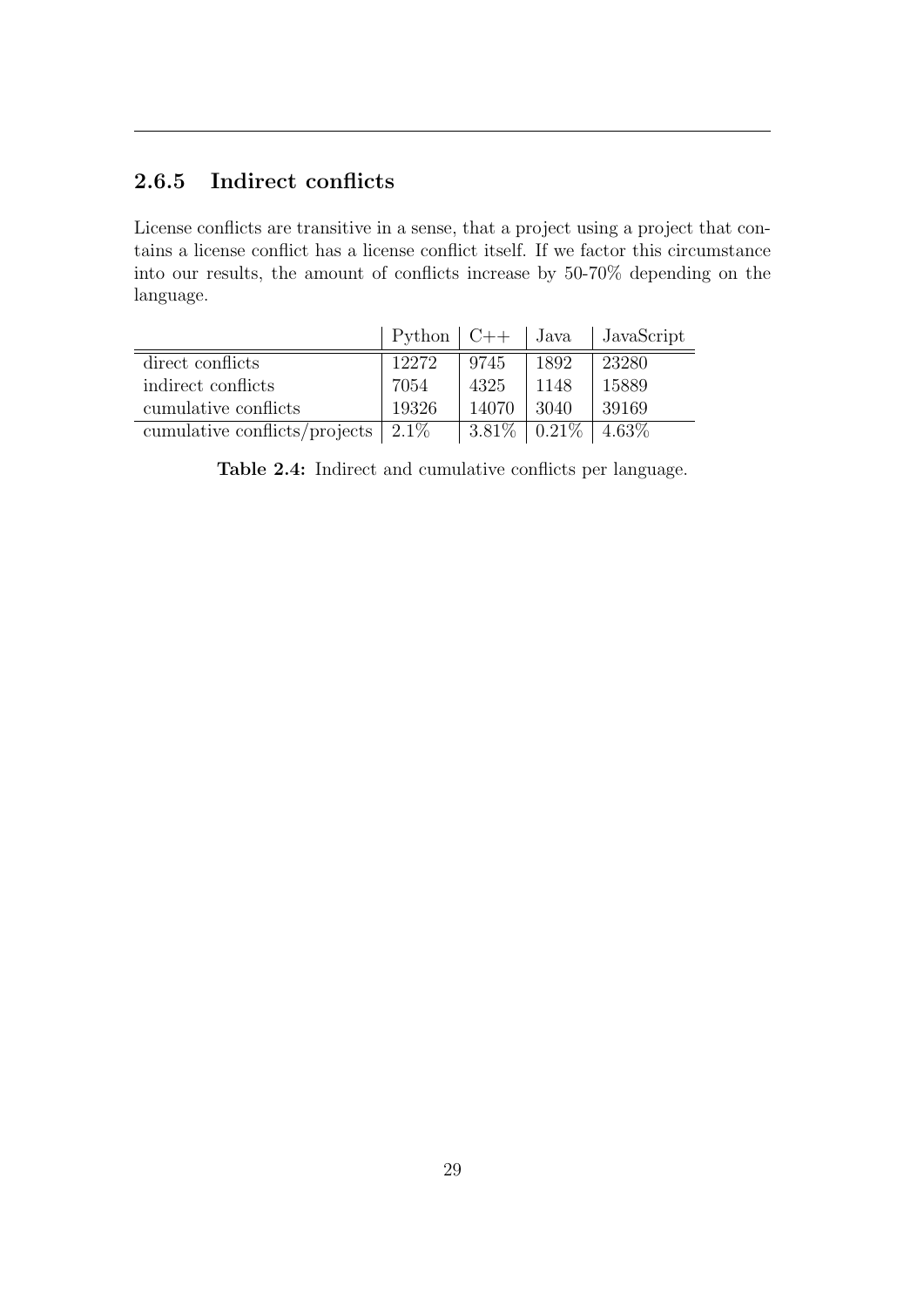### 2.7 Result discussion

### <span id="page-34-0"></span>2.7.1 Impact on the individual project

The numbers in tables [2.3](#page-27-2) and [2.4](#page-33-2) clearly show that the problem of license conflicts, even when only looking at top level licenses, is definitely existent.

Table [2.4](#page-33-2) furthermore shows that, when factoring in indirect license conflicts, the difference in amount of conflicts in Java, in relation to the other language ecosystems, increases. In other words: the cumulative number of direct and indirect conflicts increases proportionally to both: the amount of copies and the amount of conflicts.

In turn this means that once other forms of copying like forking or cloning and the inclusion of libraries are factored in, the amount of conflicts is expected to increase further, based on the average number of licensed works included in a project. The few percentages of direct conflicts found by analyzing the Dejavu data set, should therefore not be dismissed as an insignificant amount.

### <span id="page-34-1"></span>2.7.2 Languages specifics

The low amount of conflicts in Java can be explained by the low number of copies. Table [2.3](#page-27-2) clearly shows that, the ratio of conflicts to copy-relationships is comparable. It's just 50% lower than the Python value while the conflict to project ratio is 100 times lower.

Python and  $C++$  seem comparable in their numbers. While  $C++$  does have more conflicts per project, it has less per copy-relationship. In other words, despite C++ having significantly more copied projects, it has less overall conflicts. This is likely due to the higher prevalence of permissive licenses in the  $C++$  ecosystem as can be seen in figure [2.8.](#page-30-1)

JavaScript has the highest conflict to project ratio, comparable to  $C_{++}$ , but at the same time the lowest conflict to copies ratio, which is more comparable to the Java percentage. The Dejavu paper (Lopes et al., [2017\)](#page-42-2) found that a lot of JavaScript copies are detected, because of node-js package manager (NPM) libraries included as files. This is the main way that projects are interacting, even though, in the case of the other languages, it is very uncommon to actually include the files rather than referencing them some other way. JavaScript has almost a factor of ten more copies recorded in the Dejavu data set. However we observe the conflict to copies ratio to be in the same order of magnitude as the values for the other languages. This indicates that the amount of projects with conflicts scales linearly with the amount of detected copy or library inclusions.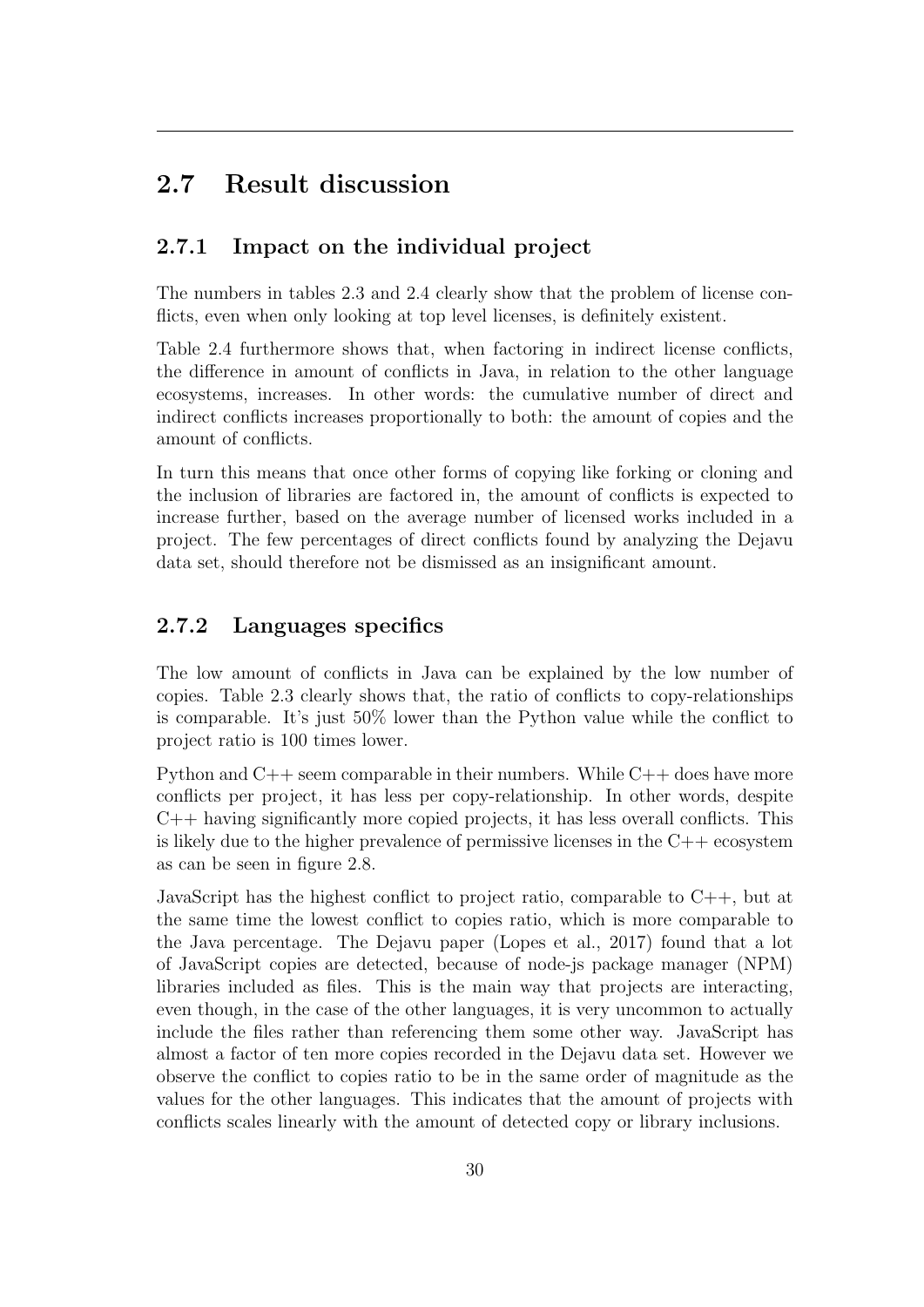If the number of conflicts does scale linearly with the amount of other projects included, it would make the number of conflicts for JavaScript surprisingly low. This has two reasons. Firstly, figures [2.10](#page-31-0) and [2.9](#page-31-1) show that GPL, a copyleft license, responsible for a lot of conflicts in the other ecosystems isn't among the commonly used licenses for JavaScript. In fact all of the most used licenses are permissive. Secondly, while the detection rate for JavaScript isn't higher than for the other languages, the detection rate of the most commonly copied projects actually is higher. This means there are less, frequently copied, projects for JavaScript that are identified as having no license, additionally reducing the number of conflicts.

#### <span id="page-35-0"></span>2.7.3 Threats to validity

#### False legal interpretation of licenses

While we have tried our best to interpret the license texts of our analyzed licenses, primarily by using the statements of the license creators themselves and the FSF, this would be work for a legal expert. Some clauses might not even be allowed in some jurisdictions or have be interpreted differently.

#### Unchecked license requirements

We have given each project the benefit of the doubt that it has followed any additional requirements of licenses, that would be impossible or extremely difficult to automatically detect. Example for this include, but are not limited to:

- requiring to include a "brief summary" of changes (i.e. Python Software License)
- usage of trademark names (i.e. MPL)
- inclusion of a "NOTICE" file (i.e. Apache license)
- all regulations regarding patents
- usage of the name of project for advertisement (i.e. BSD 4-clause)
- actually shipping code or license information with potentially distributed binaries
- network protective requirements (AGPL)

If any such requirements are not full filled, it would mean that license is null, either forever or until these problems are corrected, depending on the license.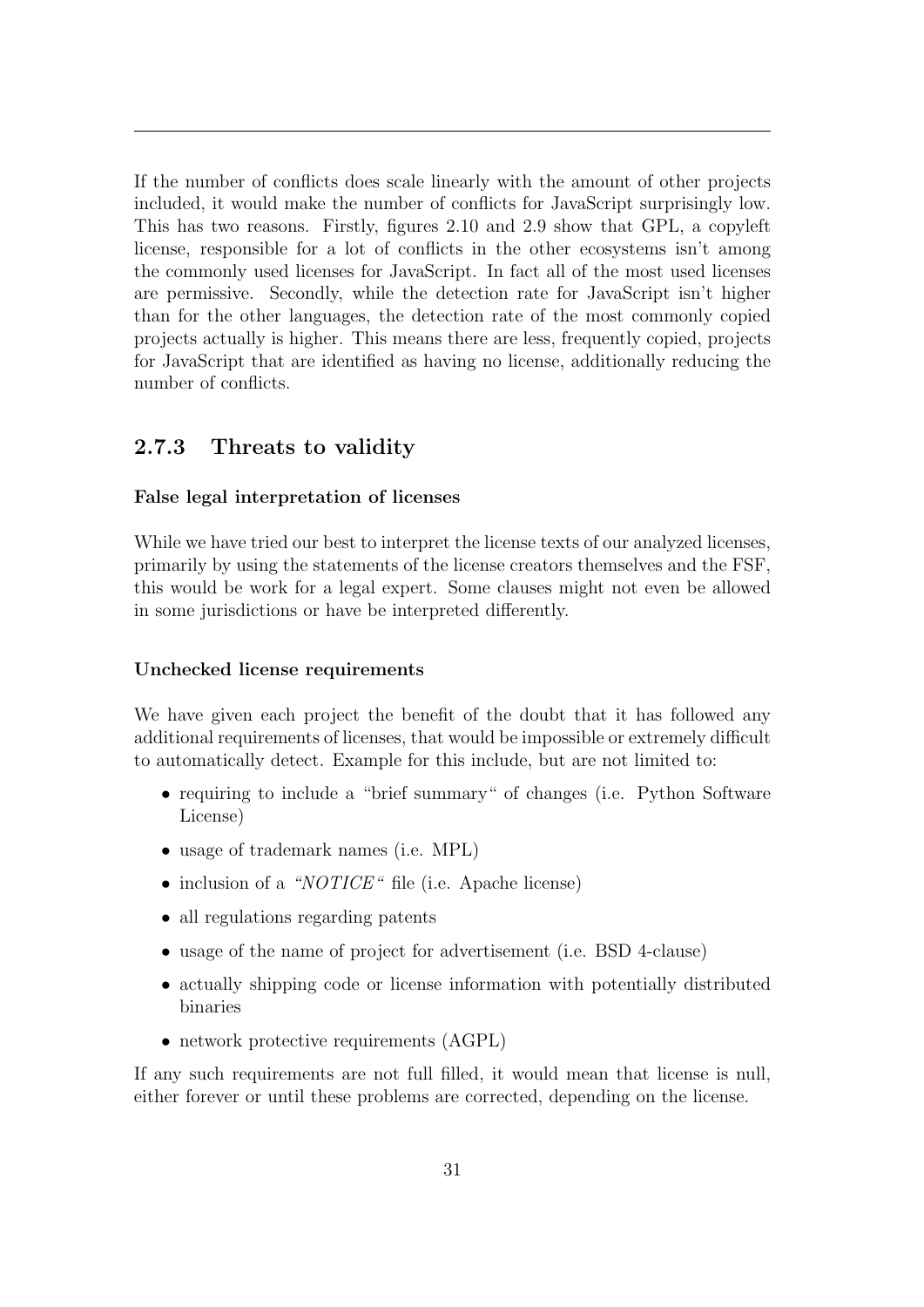#### Semantic of multiple licenses

Multiple licenses, especially within one file can have semantics that aren't really parsable, or we cannot differentiate. Table [2.5](#page-36-0) shows the most common ones, with last being an example from the massive project  $f/mpeg$ <sup>[12](#page-36-1)</sup>

<span id="page-36-0"></span>"License A applies to the documentation, license B applies to the code.". "Project is dual-licensed under license A and license B.". "License A applies if compiled, with the [...] flag, otherwise license B applies."

Table 2.5: Common examples of multiple license with an unparsable semantic.

We do not see any way to reliably find and understand such semantics, let alone within this work. This is why, as stated before, projects with more than one license per file are treated differently. As our manual investigation seems to suggest that dual licensing is very rare, we have only checked wherever the two licenses are compatible according to our compatibility algorithm. Therefore all dual licensed projects have the potential to add an error to our estimates.

#### Reduced license set

We mapped some licenses to other licenses. Most notably we did not differentiate between GPL version two and three or any of the non public domain Creative Commons licenses, even though our license system could recognize them individually, to keep our conflict analysis more simple and avoid the scattering of similar conflicts into subcategories. This is very unlikely to introduce any meaning full error to the analysis at hand but should be considered if the implementation provided is ever used for something else.

#### Project of origin

We assume that the first (oldest) project is always the project of origin. While this assertion holds true in the majority of cases, the Dejavu study (Lopes et al., [2017\)](#page-42-2) already pointed out some projects for which the oldest project is not the project of origin. This happens, for example, if the original project was hosted on another platform before eventually migrating to GitHub. One might be able to find a semantic like the amount of "stars" (GitHub's "liking" system) or amount of commits but this would require a lot of manual examination.

<span id="page-36-1"></span><sup>12</sup>https://www.ffmpeg.org/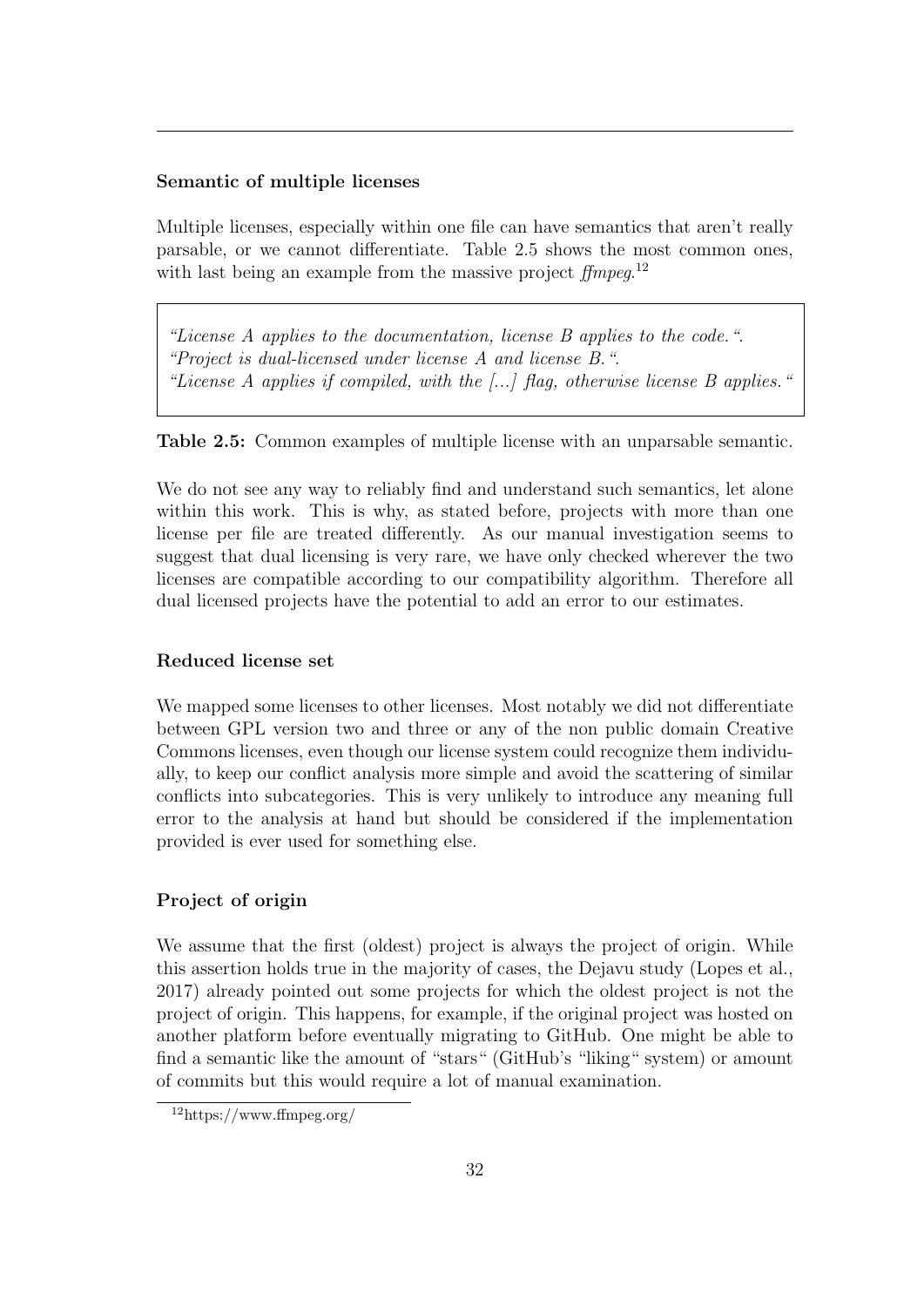#### Missed license information

Neither will we detect, nor is there any reasonable method for doing so, license information in source code files. While this is not common practice, and the legal binding of it would be unclear because hiding a single line of license information within a long file might be incompatible with laws like §305c BGB<sup>[13](#page-37-1)</sup>. An example of such practice would be the distributed CSS framework "SemanticUI"[14](#page-37-2). For our work, we assumed that there is no license, if none was found. This could have inflated the number of conflicts, since lack of a license is basically the most restrictive "license" there is.

#### Automatically generated content and bad copies

<span id="page-37-0"></span>The Dejavu study already mentioned something they called "autogenerated" content. Not everything they call autogenerated content is a problem for us. Automatically included libraries will in fact improve our results. The problem is non-copyrighted content, for example the output of a framework. The Dejavu project would have declared such projects to be copies, while in terms of licensing, they must be seen as completely unrelated.

<span id="page-37-1"></span> $13$  "Bürgerliches Gesetzbuch", a part of German law

<span id="page-37-2"></span><sup>14</sup>https://github.com/Semantic-Org/Semantic-UI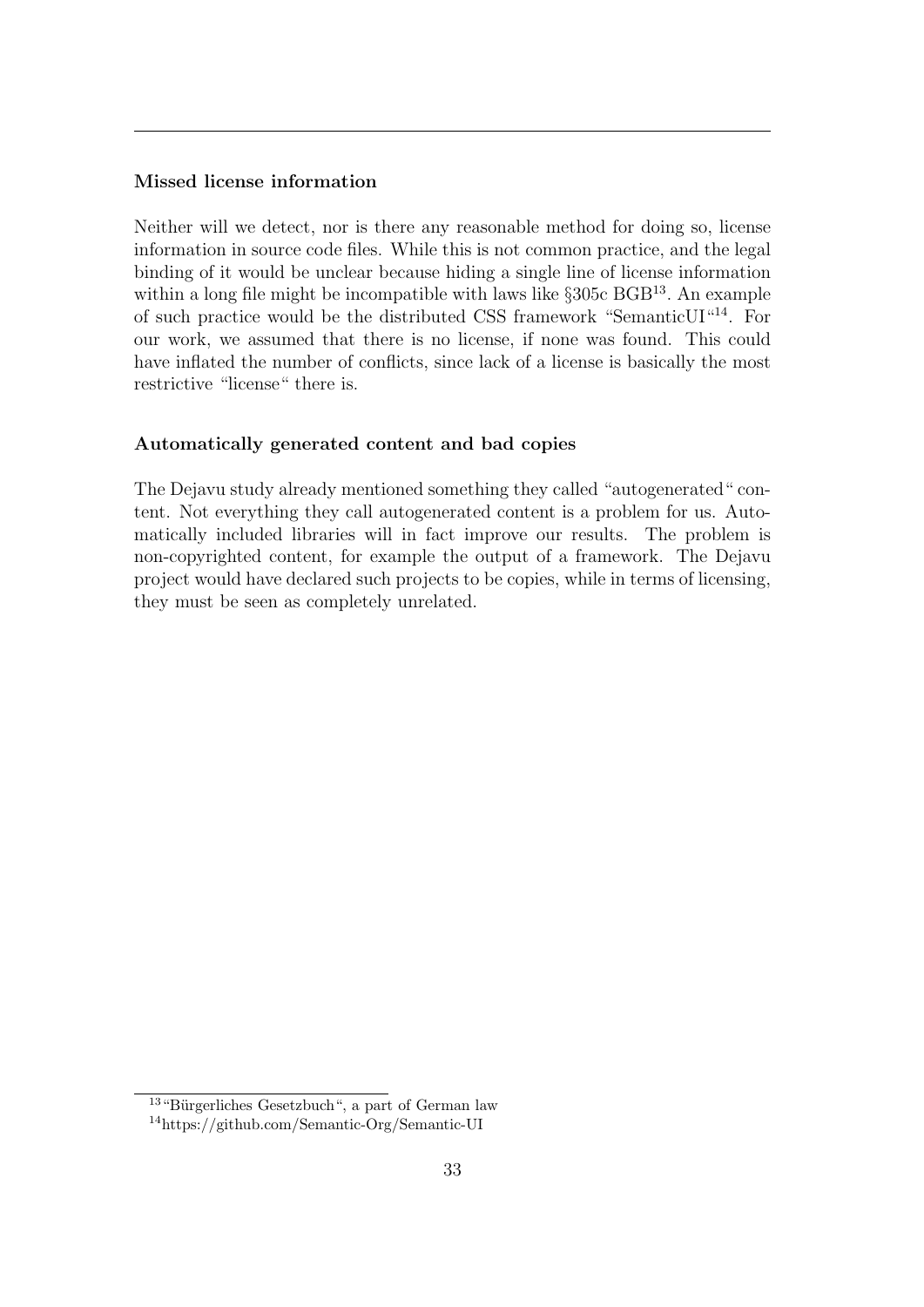### 2.8 Future work

### <span id="page-38-0"></span>2.8.1 Running the pipeline on the entire Dejavu data set

#### Why this wasn't done

Primarily due to hardware limitations we didn't acquire the full data set from which the Dejavu results were created, which the people behind the project offered to provide. The main hardware requirement would be an absolute minimum of 25 TB of storage for the source data, results and the permanent storage of intermediate data like generated hashes (without the JavaScript part).

#### Usage of Dejavu results in preselection

The results of the Dejavu project can be used to identify identical files, but they were compared without looking at the comments, which would include the license. In other words, a possible optimization could be to only analyze the same files once, or a limited number of times. The disadvantage of this approach is that one would miss potentially interesting changes in the licenses headers within the files themselves in favor of comparing what likely are included libraries and their licenses. It should be carefully considered if that is a trade off one is willing to make.

#### Prediction of performance

How fast such a full pipeline would run isn't trivial to predict. If we assume that we can hold a 97% overall hash hit rate, we would expect a run time of around 100 days which should scale down almost linearly with the amount of CPUs used to the point where the hard drive becomes the limiting factor. On a 8 core machine that has enough RAM to keep all continuously required files in memory, it should therefore be possible to run the set within two weeks. The minimum amount of RAM would be approximately 12 GB for the project clone information, all other stages can be chunked easily.

### <span id="page-38-1"></span>2.8.2 Reasons for conflicts

Our work showed that, as a general rule, the more restrictive a license is, the more likely it is to be violated. It would be interesting to explore if this is because people don't respect those licenses in the first place or if they are violated because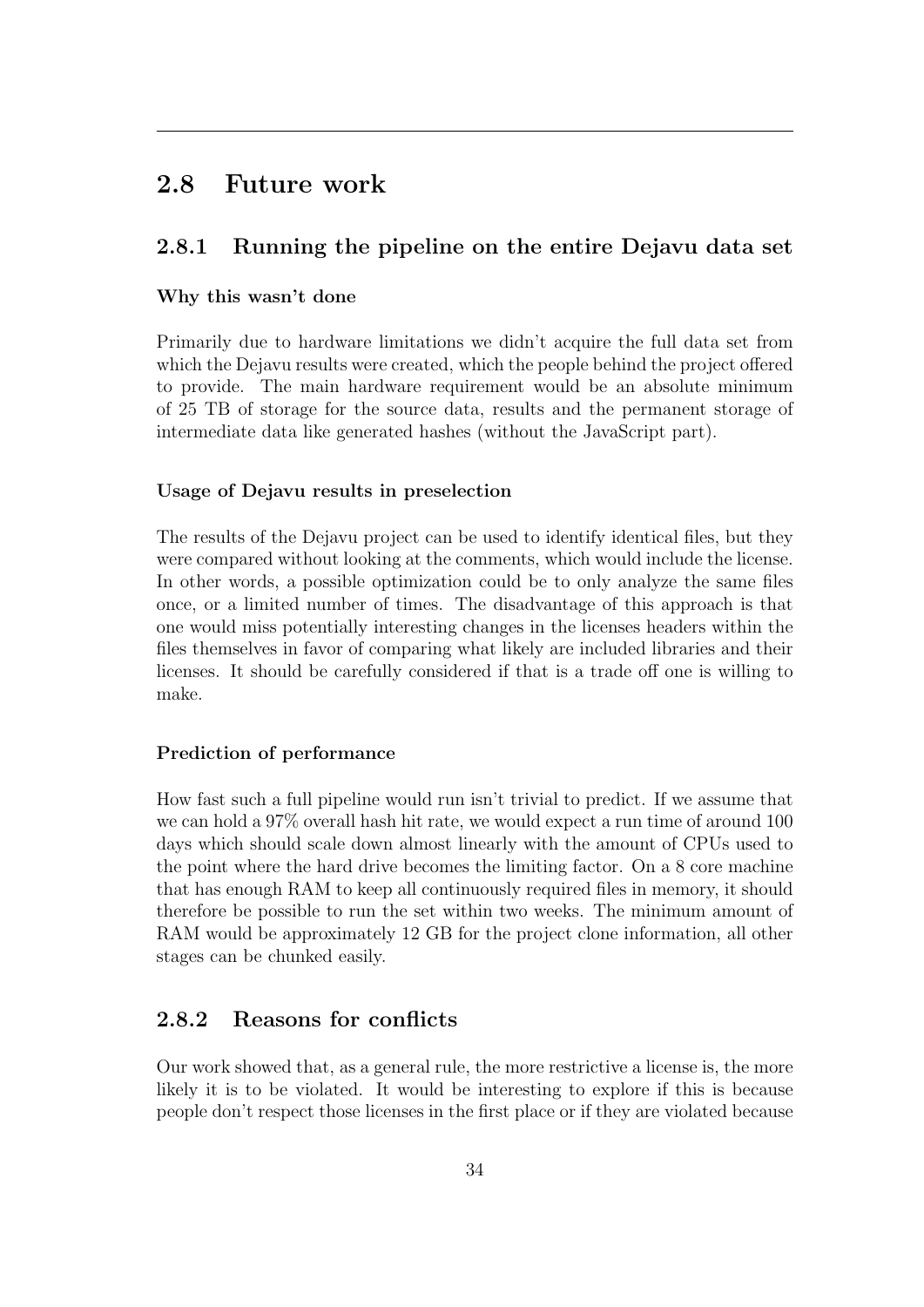people don't understand them, since length and complexity of licenses obviously often correlate with their restrictiveness. Also, it would be interesting to know if people are aware that the lack of license does by no means imply silent acceptance of the usage or distribution of the such work by other people.

#### <span id="page-39-0"></span>2.8.3 Cross referencing other data

Since the Dejavu project found that many of the duplicate code segments are libraries, the Dejavu pipeline, mainly the hashing step could be applied to the data from a package manager like NPM. Doing this would allow to correctly identify projects of origin and their licenses. However we cannot think of an simple way to acquire this data, it would require somewhat dedicate scrapers for each language, that somehow create a package list and then fetch all packages in that list.

### <span id="page-39-1"></span>2.8.4 Transference of copyright

<span id="page-39-2"></span>Our license recognition methods ignore the copyright lines, as they may be different for the same license in different files or projects and are therefore unwanted noise to our algorithms. While at first we thought to easily be able to check for changes in copyright and their validity by simply comparing the copyright lines separately from the license, we underestimated the possible complexity of accurately parsing such information. Even if a project fully contains another project, the top level license might not include the original copyright owner. This approach could be more applicable when dealing with forked projects, but even then migration of such copyright information in the cases where there seemed to be discrepancies at first, is very common.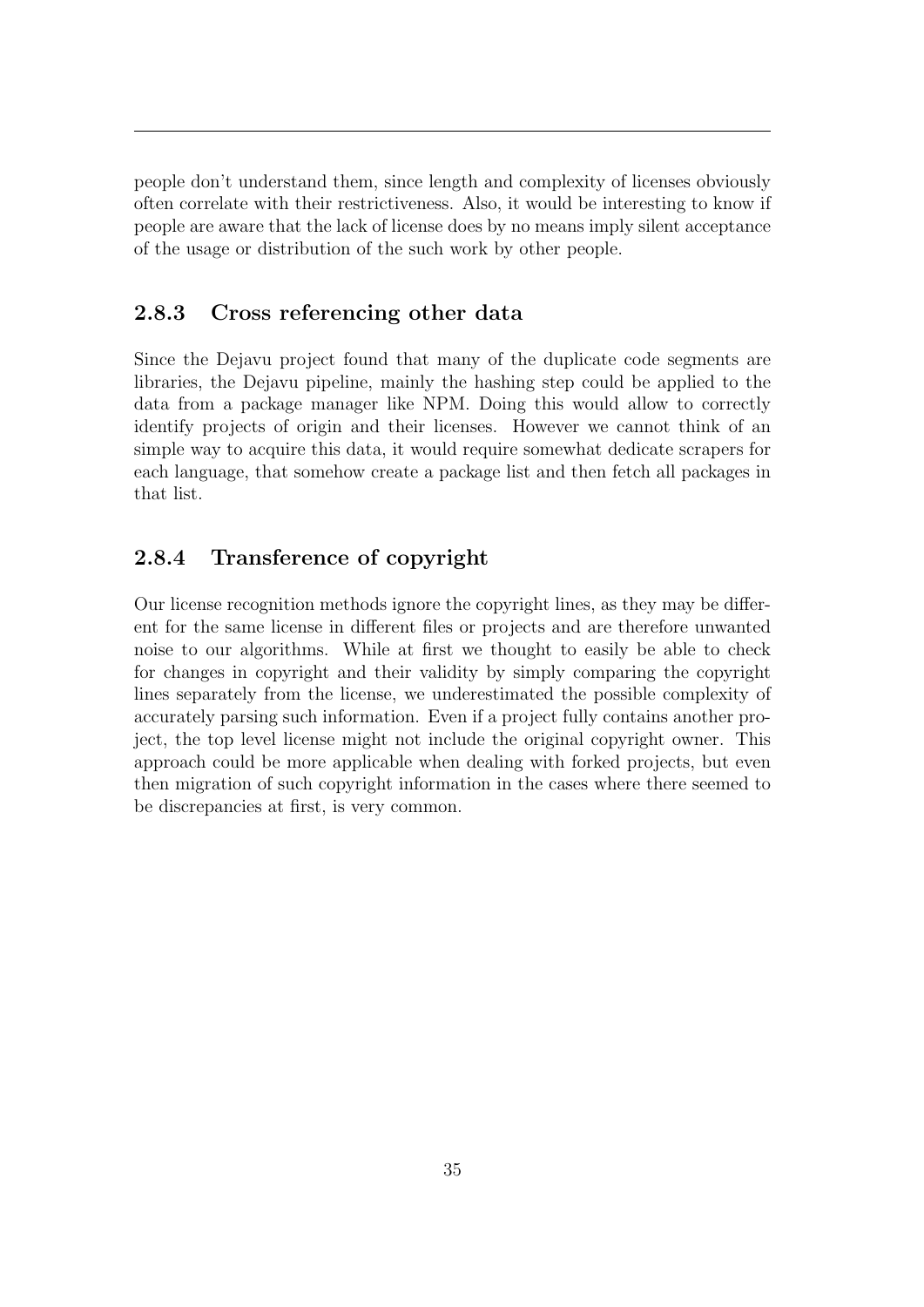# 2.9 Conclusion

In order to get an estimation about the danger of running into license conflicts when dealing with open source software, we developed an analysis tool that is able to collect data and recognize licenses. We then used the existing results of the Dejavu paper and cross referenced them with the licenses we detected. For this we also collected information about the compatibility of licenses and combined them in a machine readable format which we use to determine if two licenses can be used within the same project. The analysis tool is able to process large amounts of data in relatively short time.

The amount of conflicts we detected is between 0.1-2.8%, depending on the language ecosystems system. This number seems low at first, but even medium sized software projects often include multiple other projects which in turn contain more. If any of the projects in that dependency tree contains a license conflict, the top level project does as well. Including such indirect conflicts in the results increases the total number of conflicts by up to 70%. Companies using open source should therefore be very careful to not only check the licenses of the projects they directly include, but also of those that are included indirectly.

Though projects like SPDX have made efforts in this area, like for example providing standardized versions of licenses and license headers we found that there is still a massive deficit in standardization of license inclusions which hinder automatic analysis to a high degree.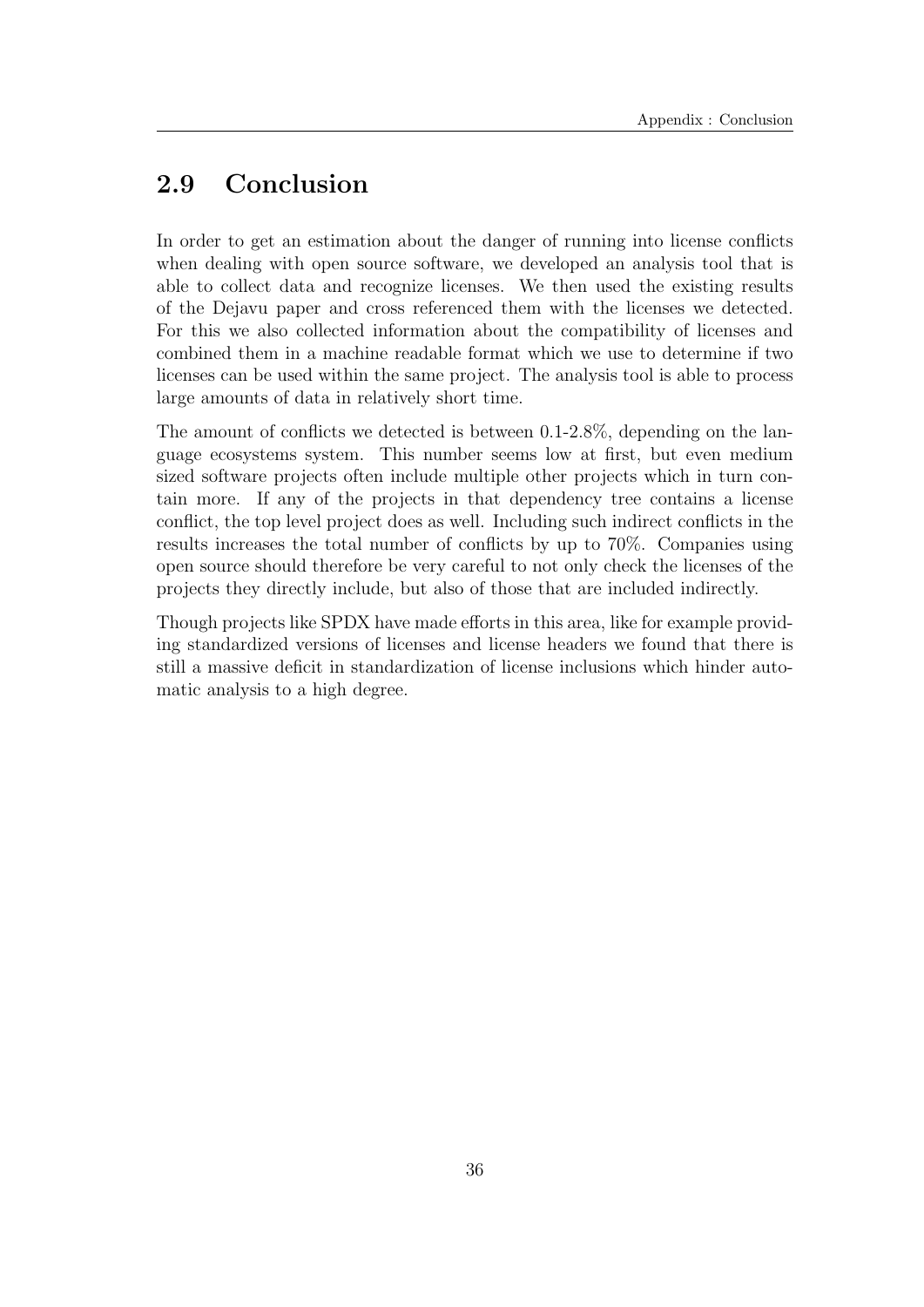# <span id="page-41-0"></span>Appendix A List of Acronyms

### <span id="page-41-1"></span>A.1 Organizations

- CC Creative Commons
- <span id="page-41-2"></span>• FSF - Free Software Foundation

### A.2 Licenses

- AGPL GNU AFFERO General Public License
- BSD Berkeley Software Distribution
- CC0 CC0 1.0 Universal Public Domain Dedication
- EFL Eiffel Forum License
- EPL Eclipse Public License
- GPL GNU General Public License
- ISC a license published by the Internet Systems Consortium
- LGPL GNU Lesser General Public License
- MIT a license published by the Massachusetts Institute of Technology
- MIT/X11 X-Consortium variation of the MIT license
- MPL Mozilla Public License
- <span id="page-41-3"></span>• WTFPL - do What The Fuck you want to Public License

### A.3 Other

- CSV comma separated values, a simple format for structuring data
- LSH locality sensitive hashing
- NPM node-js package manager
- SPDX Software Package Data Exchange